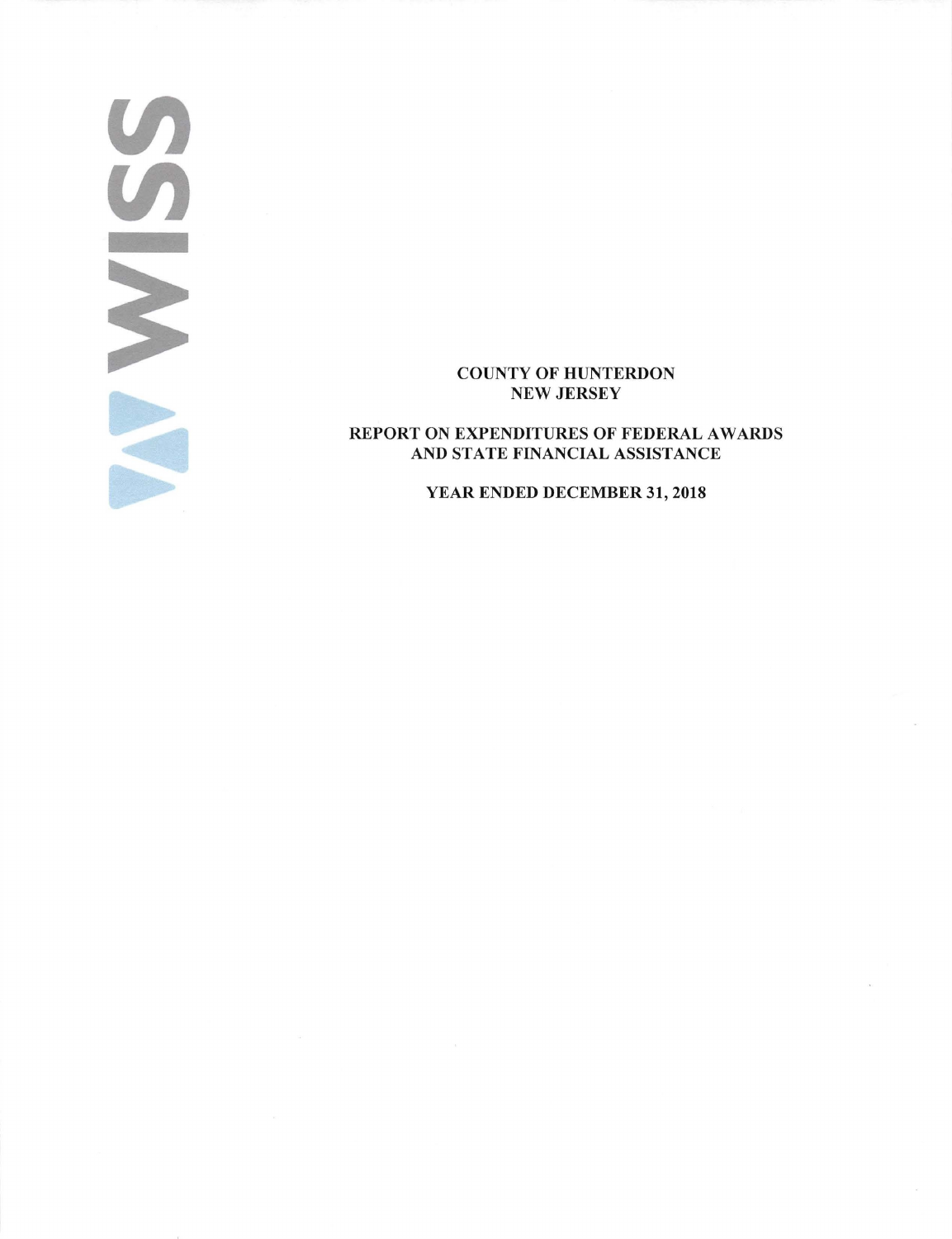### **COUNTY OF HUNTERDON, NEW JERSEY**

### **REPORT ON EXPENDITURES OF FEDERAL AWARDS AND STATE FINANCIAL ASSISTANCE**

### **YEAR ENDED DECEMBER 31, 2018**

## **TABLE OF CONTENTS**

| Report on Compliance for Each Major Federal and State Program; Report on<br>Internal Control Over Compliance; and Report on the Schedule of Expenditures<br>of Federal Awards Required by the Uniform Guidance and Schedule of<br>Expenditures of State Financial Assistance Required by New Jersey OMB |              |
|---------------------------------------------------------------------------------------------------------------------------------------------------------------------------------------------------------------------------------------------------------------------------------------------------------|--------------|
| Circular 15-08                                                                                                                                                                                                                                                                                          | $\mathbf{1}$ |
| Schedule of Expenditures of Federal Awards                                                                                                                                                                                                                                                              | 4            |
| Schedule of Expenditures of State Financial Assistance                                                                                                                                                                                                                                                  | 6            |
| Notes to the Schedules of Expenditures of Federal Awards and State Financial Assistance                                                                                                                                                                                                                 | 8            |
| Schedule of Findings and Questioned Costs                                                                                                                                                                                                                                                               | 10           |
| Summary Schedule of Prior Audit Findings                                                                                                                                                                                                                                                                | 15           |

# **Reports Issued Separately**

Regulatory Basis Financial Statements

Report on Internal Control Over Financial Reporting and on Compliance and Other Matters Based on an Audit of Financial Statements Performed in Accordance with *Government Auditing Standards*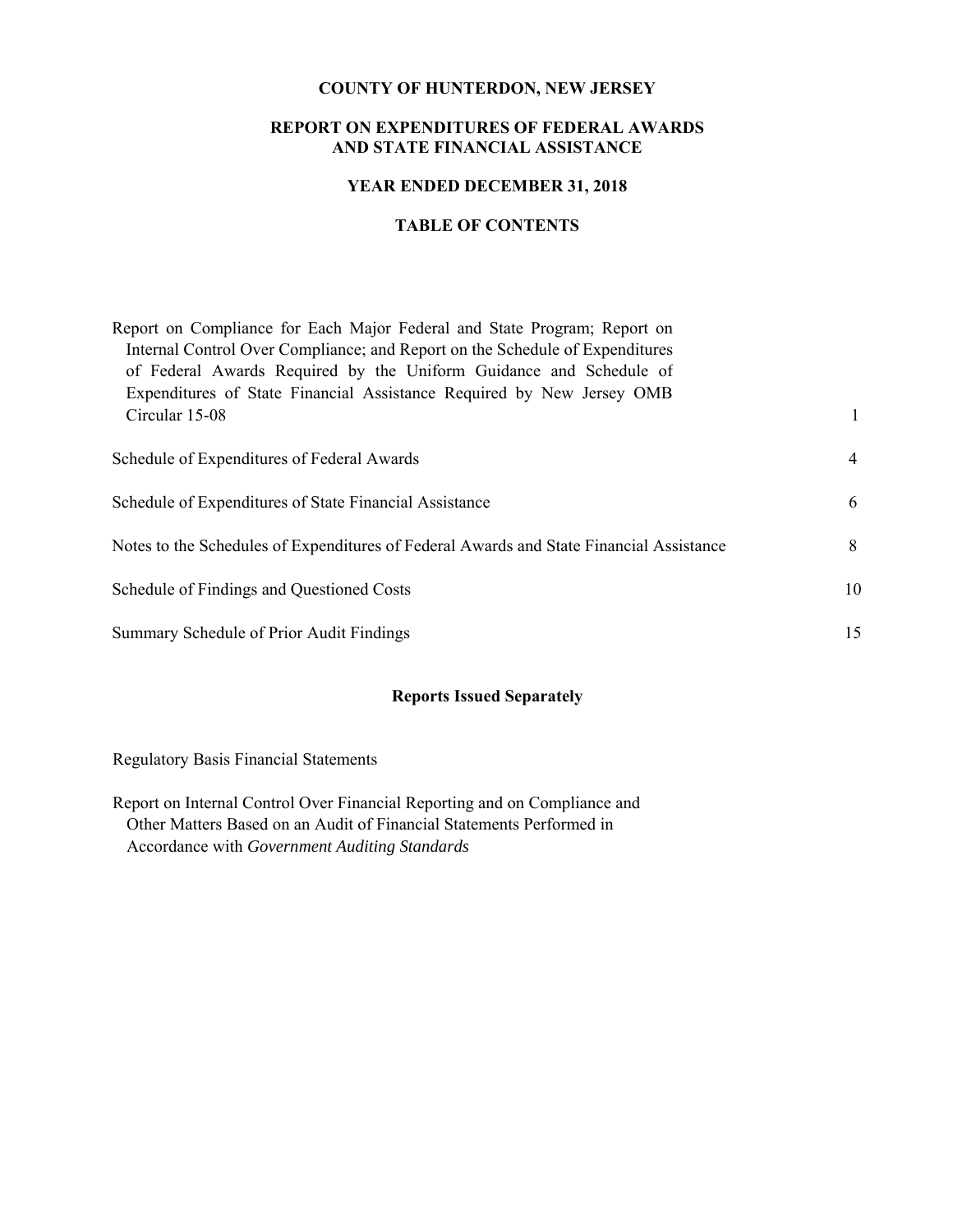

### **REPORT ON COMPLIANCE FOR EACH MAJOR FEDERAL AND STATE PROGRAM; REPORT ON INTERNAL CONTROL OVER COMPLIANCE; AND REPORT ON THE SCHEDULE OF EXPENDITURES OF FEDERAL AW ARDS REQUIRED BY THE UNIFORM GUIDANCE AND SCHEDULE OF EXPENDITURES OF STATE FINANCIAL ASSISTANCE REQUIRED BY NEW JERSEY 0MB CIRCULAR 15-08**

### **INDEPENDENT AUDITORS' REPORT**

Honorable Members of the Board of Chosen Freeholders County of Hunterdon Flemington, New Jersey

## **Report on Compliance for Each Major Federal and State Program**

We have audited Hunterdon County's (the "County") compliance with the types of compliance requirements described in the *0MB Compliance Supplement* and State of New Jersey *Compliance Supplement* that could have a direct and material effect on each of the County's major federal and state programs for the year ended December 31, 2018. The County's major federal and state programs are identified in the summary of the auditors' results section of the accompanying schedule of findings and questioned costs. The CFDA Number 14.871-Section 8 Housing Choice Vouchers, CFDA Number 14.879-Section 8 Housing Mainstream Vouchers, CFDA Number 93.778-Title XIX Medical Assistance Program, Grant Number 100-054-7550- 121-WFNJ General Assistance and Grant Number 100-054-7550-121-WFNJ General Assistance Administrative Costs are identified in the accompanying schedule of findings and questioned costs as major federal and state programs and were audited by other auditors whose reports have been furnished to us. Our opinion on compliance, insofar as it relates to CFDA Number 14.871-Section 8 Housing Choice Vouchers, CFDA Number 14.879-Section 8 Housing Mainstream Vouchers, CFDA Number 93.778-Title XIX Medical Assistance Program, Grant Number 100-054-7550-121-WFNJ General Assistance and Grant Number 100- 054-7550-121-General Administrative Costs, is based on the reports of the other auditors.

### **Management's Responsibility**

Management is responsible for compliance with federal and state statutes, regulations, and the terms and conditions of its federal and state awards applicable to its federal and state programs.

14 Penn Plaza, Suite 1010 New York, NY 10122 212.594.8155

**WISS & COMPANY, LLP** 

 $\mathbf{1}$ 

354 Eisenhower Parkway, Suite 1850 Livingston, NJ 07039 973.994.9400

5 Bartles Corner Road Flemington, NJ 08822 908.782.7300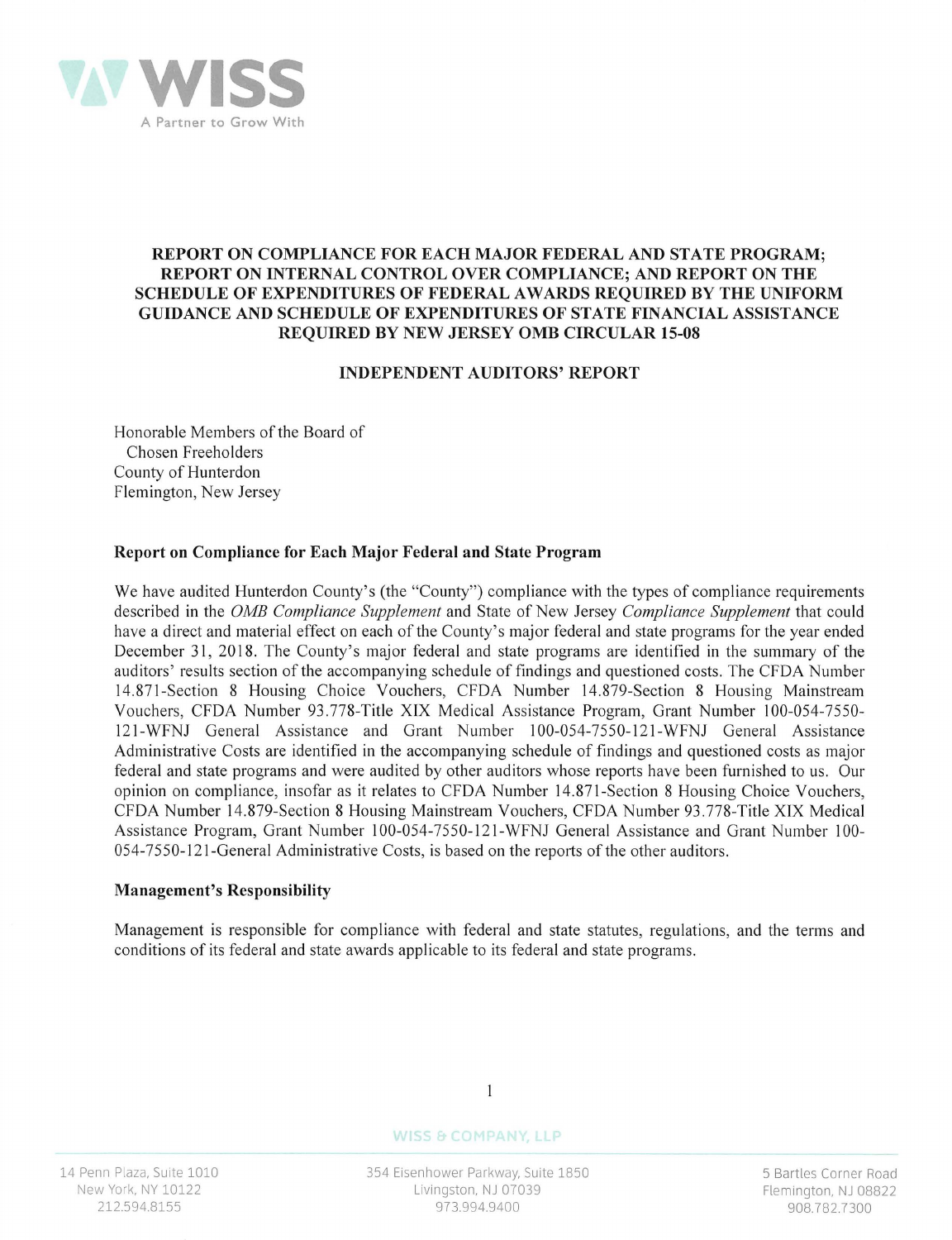### **Auditors' Responsibility**

Our responsibility is to express an opinion on compliance for each of the County's major federal and state programs based on our audit of the types of compliance requirements referred to above. We did not audit the compliance of the federal and state programs mentioned above and our opinion, insofar as it relates to those federal and state programs is based solely on the report of the other auditors. We conducted our audit of compliance in accordance with auditing standards generally accepted in the United States of America; the standards applicable to financial audits contained in *Government Auditing Standards*, issued by the Comptroller General of the United States; the audit requirements of Title 2 U.S. Code of Federal Regulations Part 200, *Uniform Administrative Requirements, Cost Principles, and Audit Requirements for Federal Awards (*Uniform Guidance*)* and New Jersey OMB Circular 15-08 *Single Audit Policy for Recipients of Federal Grants, State Grants, and State Aid*. Those standards, the Uniform Guidance and New Jersey OMB Circular 15-08 require that we plan and perform the audit to obtain reasonable assurance about whether noncompliance with the types of compliance requirements referred to above that could have a direct and material effect on a major federal or state program occurred. An audit includes examining, on a test basis, evidence about the County's compliance with those requirements and performing such other procedures as we considered necessary in the circumstances.

We believe that our audit provides a reasonable basis for our opinion on compliance for each major federal and state program. However, our audit does not provide a legal determination of the County's compliance.

### **Opinion on Each Major Federal and State Program**

In our opinion, based on our audit and the reports of the other auditors, the County complied, in all material respects, with the types of compliance requirements referred to above that could have a direct and material effect on each of its major federal and state programs for the year ended December 31, 2018.

### **Report on Internal Control Over Compliance**

Management of the County is responsible for establishing and maintaining effective internal control over compliance with the types of compliance requirements referred to above. In planning and performing our audit of compliance, we considered the County's internal control over compliance with the types of requirements that could have a direct and material effect on each major federal and state program to determine the auditing procedures that are appropriate in the circumstances for the purpose of expressing an opinion on compliance for each major federal and state program and to test and report on internal control over compliance in accordance with the Uniform Guidance and New Jersey OMB Circular 15-08, but not for the purpose of expressing an opinion on the effectiveness of internal control over compliance. Accordingly, we do not express an opinion on the effectiveness of the County's internal control over compliance.

A *deficiency in internal control over compliance* exists when the design or operation of a control over compliance does not allow management or employees, in the normal course of performing their assigned functions, to prevent, or detect and correct, noncompliance with a type of compliance requirement of a federal or state program on a timely basis. A *material weakness in internal control over compliance* is a deficiency, or a combination of deficiencies, in internal control over compliance, such that there is a reasonable possibility that material noncompliance with a type of compliance requirement of a federal or state program will not be prevented, or detected and corrected, on a timely basis. A *significant deficiency in internal control over compliance* is a deficiency, or a combination of deficiencies, in internal control over compliance with a type of compliance requirement of a federal or state program that is less severe than a material weakness in internal control over compliance, yet important enough to merit attention by those charged with governance.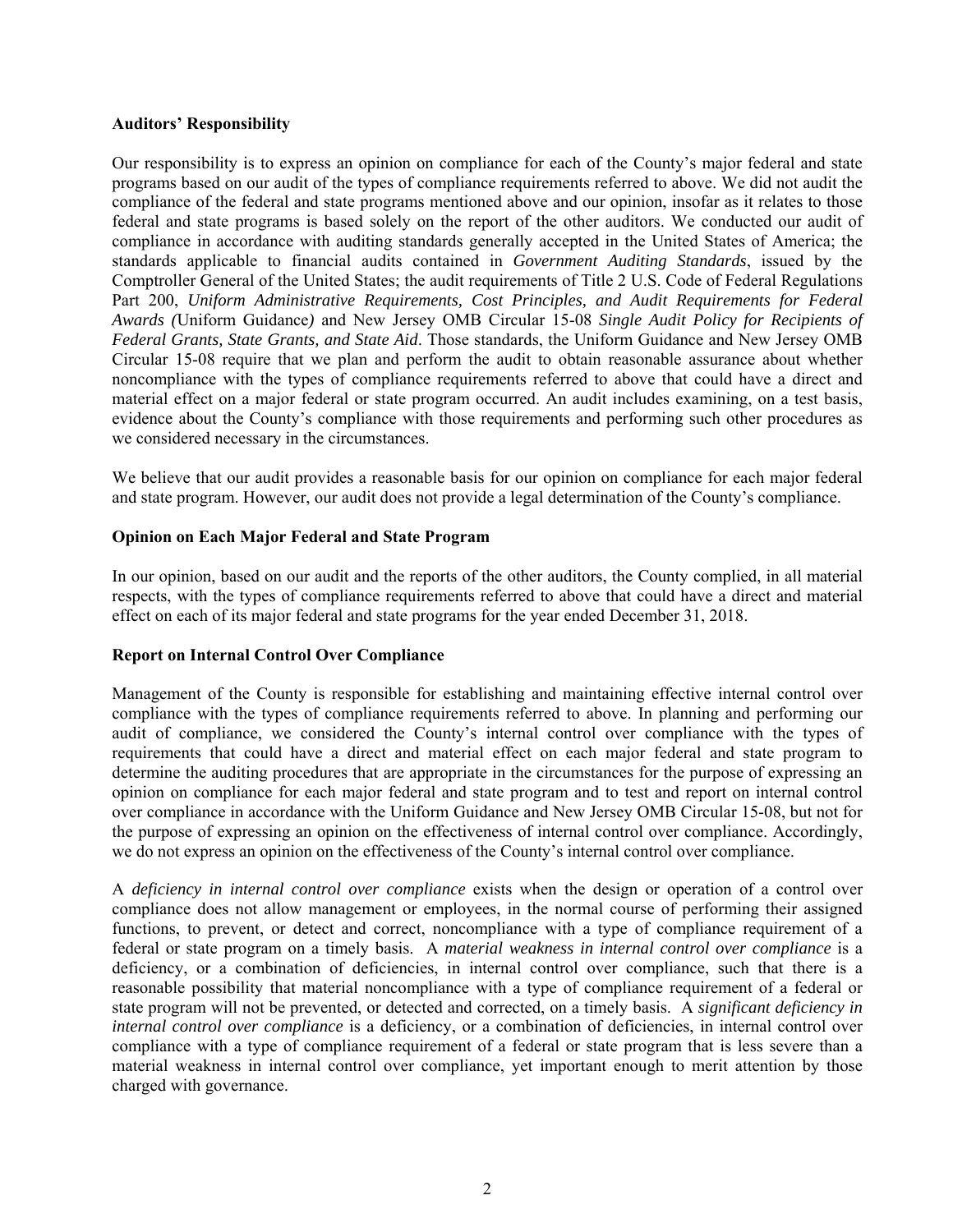Our consideration of internal control over compliance was for the limited purpose described in the first paragraph of this section and was not designed to identify all deficiencies in internal control over compliance that might be material weaknesses or significant deficiencies. We did not identify any deficiencies in internal control over compliance that we consider to be material weaknesses. However, material weaknesses may exist that have not been identified.

### **Purpose of this Report**

The purpose of this report on internal control over compliance is solely to describe the scope of our testing of internal control over compliance and the results of that testing based on the requirements of the Uniform Guidance and New Jersey OMB Circular 15-08. Accordingly, this report is not suitable for any other purpose.

### **Report on Schedules of Expenditures of Federal Awards and State Financial Assistance as Required by the Uniform Guidance and New Jersey OMB Circular 15-08**

We have audited the regulatory basis financial statements of the County as of and for the year ended December 31, 2018, and the related notes to the financial statements, which collectively comprise the County's basic regulatory basis financial statements. We issued our report thereon dated September 26, 2019 which contained an adverse opinion in accordance with accounting principles generally accepted in the United States of America because of the regulatory basis of accounting, and an unmodified opinion in conformity with the basis of accounting prescribed by the Division of Local Government Services, Department of Community Affairs, State of New Jersey (the "Division") which is a basis of accounting other than accounting principles generally accepted in the United States of America, to meet the requirements of the Division. Our audit was conducted for the purpose of forming an opinion on the regulatory basis financial statements that collectively comprise the County's basic regulatory basis financial statements. The accompanying schedules of expenditures of federal awards and state financial assistance are presented for purposes of additional analysis as required by the Uniform Guidance and New Jersey OMB Circular 15-08 and are not a required part of the regulatory basis financial statements. Such information is the responsibility of management and was derived from and relates directly to the underlying accounting and other records used to prepare the regulatory basis financial statements. The information has been subjected to the auditing procedures applied in the audit of the regulatory basis financial statements and certain additional procedures, including comparing and reconciling such information directly to the underlying accounting and other records used to prepare the basic regulatory basis financial statements or to the regulatory basis financial statements themselves, and other additional procedures in accordance with auditing standards generally accepted in the United States of America. In our opinion, the schedules of expenditures of federal awards and state financial assistance are fairly stated in all material respects in relation to the regulatory basis financial statements as a whole.

Sutt a. Celland

Scott A. Clelland Registered Municipal Accountant No. 455

Wiss & Company

Livingston, New Jersey September 26, 2019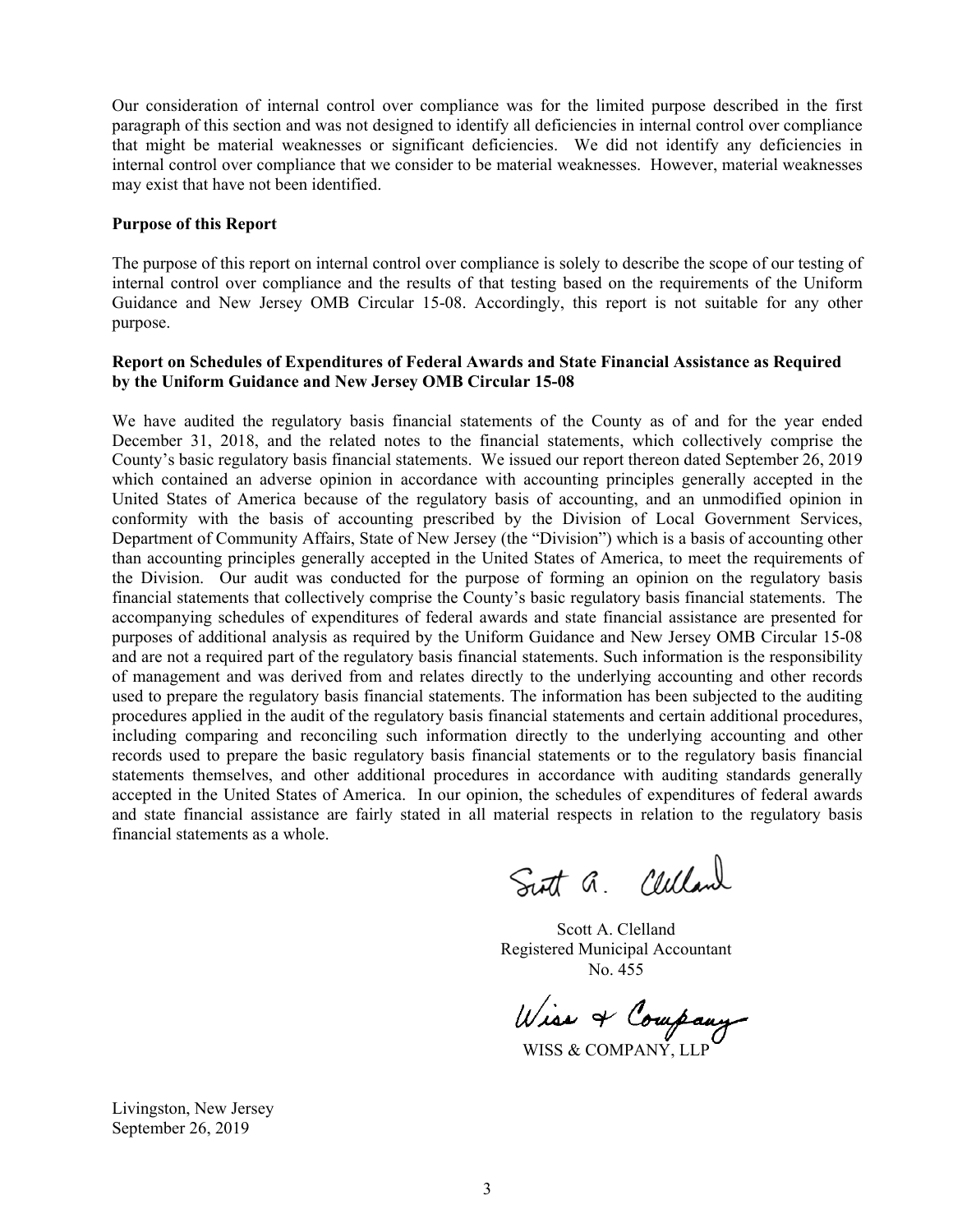# **SCHEDULE OF EXPENDITURES OF FEDERAL AWARDS YEAR ENDED DECEMBER 31, 2018**

|                                                                                                                   |                                                                                                                                                                      |                       |                                          |                            |                        |                                       |                              | 2018                                        |                                                |
|-------------------------------------------------------------------------------------------------------------------|----------------------------------------------------------------------------------------------------------------------------------------------------------------------|-----------------------|------------------------------------------|----------------------------|------------------------|---------------------------------------|------------------------------|---------------------------------------------|------------------------------------------------|
| Department or Division                                                                                            | Programs                                                                                                                                                             | <b>CFDA</b><br>Number | <b>State Grant</b><br><b>FAIN Number</b> | Total<br>Award             | Grant<br>Year          | Cash<br>Receipts                      | Provided to<br>Subrecipients | Expenditures                                | Cumulative<br>Expenditures                     |
| U.S. Department of Health and Human Services (USHHS)<br>Pass Through N.J. Department of Health and Human Services | Area Plan-Special Programs for the Aging<br>Area Plan-Special Programs for the Aging<br><b>Total Area Plan</b>                                                       | 93.044<br>93.044      | 491-054-7530-010<br>491-054-7530-010     | \$405,838.62<br>442,299.00 | 2018<br>2018           | 5,265.12<br>415,886.24<br>421.151.36  | \$ 354,540.00<br>354,540.00  | \$.<br>7,688.34<br>419.924.66<br>427,613.00 | 387,030.41<br>- \$<br>419,924.66<br>806,955.07 |
|                                                                                                                   | Low Income Home Energy Assistance (LIHEAP)                                                                                                                           | 93.U01                | <b>LIHEAP</b>                            | 1.302.00                   | 2018                   | 1,302.00                              |                              | 1.302.00                                    | 1,302.00                                       |
|                                                                                                                   | State Health Services (PHILEP)<br>State Health Services (PHILEP)<br><b>Total State Health Services</b>                                                               | 93.095<br>93.095      | 100-046-4230-508<br>100-046-4230-508     | 269,673.00<br>269,673.00   | 2018<br>2018           | 186,471.00<br>51,401.00<br>237,872.00 |                              | 109,059.52<br>132,652.90<br>241,712.42      | 250,455.13<br>132,652.90<br>383,108.03         |
|                                                                                                                   | State Health Insurance Assistance Program<br>State Health Insurance Assistance Program<br>Total State Health Insurance Assistance Program                            | 93.324<br>93.324      | 100-054-7530-055<br>100-054-7530-055     | 26,000.00<br>26,000.00     | 2017-18<br>2018        | 13,000.00<br>13,000.00<br>26,000.00   |                              | 13,000.00<br>13,000.00<br>26,000,00         | 26,000.00<br>13,000.00<br>39,000.00            |
|                                                                                                                   | Total U.S. Department of Health and Human Services<br>Pass through NJ Depart. of Health and Human Services                                                           |                       |                                          |                            |                        | 686,325.36                            | 354,540.00                   | 696,627.42                                  | 1,230,365.10                                   |
| U.S. Department of Agriculture<br>Pass-Through N.J. Department of Health and Senior Services                      | Senior Farm Nutrition Grant<br>Senior Farm Nutrition Grant<br>Total Department of Agriculture and Senior Farm Nutrition Grant                                        | 10.576<br>10.576      | 100-046-4220-474<br>100-046-4220-474     | 500.00<br>500.00           | 2018<br>2018           | 500.00<br>500.00                      |                              | 500.00<br>500.00<br>1,000.00                | 500.00<br>500.00<br>1,000.00                   |
| U.S. Department of Transportation                                                                                 | FTA Section 5311-Formula Grants for Rural Areas<br>Total FTA Section 5311                                                                                            | 20.509                | 480-078-6300-XXX                         | 306,502.50                 | 2018                   | 167,646.85<br>167,646.85              |                              | 306,502.50<br>306,502.50                    | 306,502.50<br>306,502.50                       |
|                                                                                                                   | Highway Planning and Construction:<br>Subregional Transportation Planning<br>Subregional Transportation Planning<br><b>Total Subregional Transportation Planning</b> | 20.U02<br>20.U02      | 480-078-6300-XXX<br>480-078-6300-XXX     | 71,010.00<br>71,010.00     | 2017-2018<br>2018-2019 | 71,009.99<br>71,009.99                |                              | 71,009.99<br>35,677.66<br>106,687.65        | 71,009.99<br>35,677.66<br>106.687.65           |
|                                                                                                                   | Highway Planning and Construction:<br>Various County Road Projects                                                                                                   | 20.205                | 480-078-6320-XXX                         | 46,276.29                  | 2018                   | 46,276.29                             |                              | 46,276.29                                   | 46,276.29                                      |
|                                                                                                                   | Total U.S. Department of Transportation<br>Pass Through N.J. Department of Transportation                                                                            |                       |                                          |                            |                        | 402.834.13                            |                              | 459,466.44                                  | 459,466.44                                     |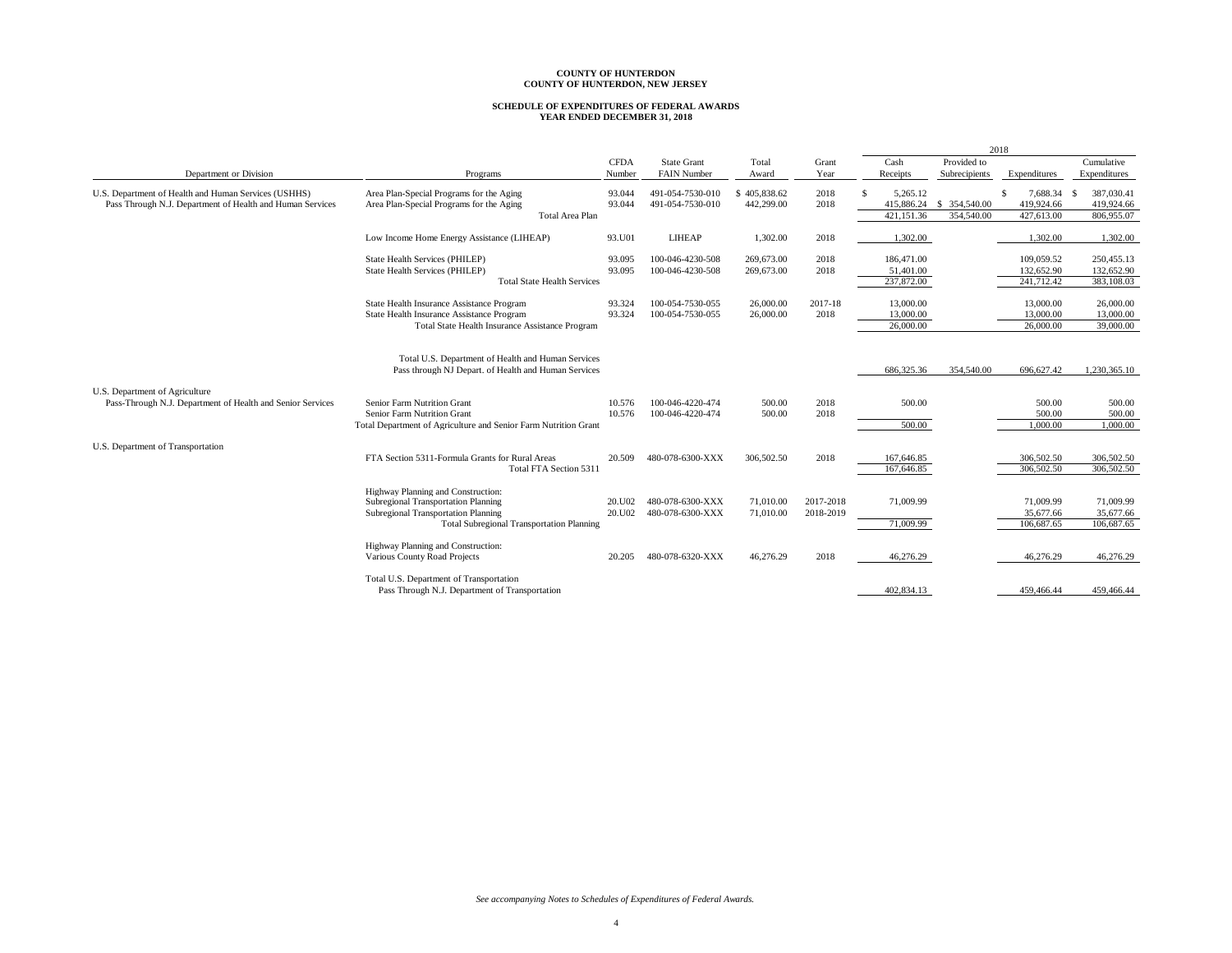# **SCHEDULE OF EXPENDITURES OF FEDERAL AWARDS YEAR ENDED DECEMBER 31, 2018**

| Cash<br>Provided to<br>Cumulative<br><b>CFDA</b><br><b>State Grant</b><br>Total<br>Grant<br>Department or Division<br>Programs<br>Number<br><b>FAIN Number</b><br>Award<br>Year<br>Receipts<br>Subrecipients<br>Expenditures<br>Expenditures<br>U.S. Department of Veterans Affairs<br>Pass Through N.J. Department of Transportation<br>64.035<br>15,000.00<br>2018<br>5,000.00<br>15,000.00<br>- \$<br>15,000.00<br><b>Veterans Transportation Program</b><br>100-067-3610-058<br>-S<br>-\$<br>-S<br>15,000.00<br><b>Total Department of Veterans Affairs</b><br>5,000.00<br>15,000.00<br>U.S. Department of Justice<br>Pass Through N.J. Department of Law and Public Safety<br>SANE/SART<br>16.582<br>100-066-1500-XXX<br>72,000.00<br>2018<br>5.094.00<br>14,860.00<br>71,916.22<br>SANE/SART<br>16.582<br>71,082.51<br>100-066-1500-XXX<br>76,792.00<br>2018<br>71,082.00<br>71,082.51<br>142,998.73<br>85,942.00<br>76,176.51<br><b>Total SANE/SART</b><br>25,520.00<br>43,750.00<br>Narcotics Task Forces (JAG Grant)<br>16.738<br>Not Available<br>43,750.00<br>2018<br>43,750.00<br>Body Worn Camera Assistance Program (JAG Grant)<br>16.738<br>Not Available<br>8,000.00<br>2018<br>5,000.00<br>5,000.00<br>43,750.00<br>30,520.00<br>48,750.00<br><b>Total JAG Grant</b><br>2018<br>Crime Victim Assistance Grant<br>16.575<br>100-066-1020-142<br>82,461.00<br>4,643.22<br>82,461.00<br>Crime Victim Assistance Grant<br>16.575<br>100-066-1020-142<br>179,858.00<br>2017-2018<br>117,400.87<br>117,400.87<br>117,401.00<br>117,401.00<br>122,044.09<br>199,861.87<br>Total Crime Victim Assistance Grant<br>Total U.S. Department of Justice Pass<br>Through N.J. Department of Law and Public Safety<br>247,093.00<br>228,740.60<br>391,610.60<br>U.S. Department of Homeland Security<br>100-066-1005-006-09<br>154,861.07<br>2018<br>93,618.00<br>9,200.00<br>93,618.00<br><b>Homeland Security</b><br>97.067<br>152,764.08<br>Pass Through N.J. Department of Law and Public Safety<br><b>Homeland Security</b><br>97.067<br>100-066-1005-006-09<br>173,552.54<br>2017-18<br>74,146.00<br>152,764.08<br>167,764.00<br>161,964.08<br>246,382.08<br><b>Total Homeland Security</b><br>97.042<br>2018<br>55,000.00<br>FEMA Performance Grant<br>Not Available<br>55,000.00<br>55,000.00<br>FEMA Performance Grant<br>97.042<br>Not Available<br>55,000.00<br>2018<br>55,000.00<br>55,000.00<br>FEMA Performance Grant<br>97.042<br>Not Available<br>55,000.00<br>2018<br>55,000.00<br>55,000.00<br>55,000.00<br>165,000.00<br>55,000.00<br>165,000.00<br>Total U.S. Department of Homeland Security Passed<br>through N.J. Department of Law and Public Safety<br>222,764.00<br>326,964.08<br>411,382.08<br>66.U03<br>100,000.00<br>2018<br>43,145.72<br>U.S. Environmental Protection Agency (EPA)<br>Wastewater Management Grant<br>Not Available<br>43,145.72<br>Pass Through N.J. Department of Environmental Protection<br>43,145.72<br>Total U.S. EPA and Wasterwater Grant<br>43,145.72<br>Section 8 Housing Choice Vouchers<br>14.871<br>NY-1233V<br>2018<br>U.S. Department of Housing and Urban Development<br>4,616,717.00<br>4,616,717.00<br>4,616,717.00<br>4,616,717.00<br>Section 8 Mainstream Vouchers<br>14.879<br>NY-1233V<br>516,458.00<br>2018<br>516,458.00<br>516,458.00<br>516,458.00<br>5,133,175.00<br>5,133,175.00<br>5,133,175.00<br>Total U.S. Department of Housing and Urban Development<br>U.S. Department of Health and Human Services Public<br>Assistance Passed through N.J. Division of Family Development<br>Temporary Assistance for Needy Families (TANF)<br>93.558<br>100-054-7550-302<br>Not Available<br>2018<br>120,357.00<br>120,357.00<br>120,357.00<br>120,357.00<br>Administrative Cost Relating To Public Assistance<br>Temporary Assistance for Needy Families (TANF)<br>2018<br>41,272.00<br>41,272.00<br>93.558<br>100-054-7550-290<br>Not Available<br>Title IV-D, Child Support and Paternity Program<br>93.563<br>Not Available<br>2018<br>120,275.00<br>120,275.00<br>100-054-7550-165<br>Title XIX, Medical Assistance Program<br>93.778<br>100-054-7550-162<br>Not Available<br>2018<br>942,866.00<br>942,866.00<br>Title XX, Social Services Block Grant<br>93.667<br>100-054-7550-057<br>Not Available<br>2018<br>62,758.00<br>62,758.00<br>2018<br>20,716.00<br>State Children's Health Insurance Program<br>93.767<br>100-054-7550-XXX Not Available<br>20,716.00<br>1,187,887.00<br>1,187,887.00<br>Pass-Through N.J. Division of Medical Assistance and<br>Health Services:<br>Title XIX, Medical Assistance Program<br>93.778<br>2018<br>81,051.00<br>81,051.00<br>100-054-7540-269<br>Not Available<br>2018<br>40,685.00<br>Administrative costs relating to Public Assistance<br>Title XIX, Medically Needy Program<br>93.778<br>100-054-7540-269<br>Not Available<br>40,685.00<br>121,736.00<br>121,736.00<br>Total USDHHS / NJDHS<br>1,429,980.00<br>1,429,980.00<br>Social Security Administration<br>97,774.00<br>Supplemental Security Income<br>96.006<br>Not Available<br>Not Available<br>2018<br>97,774.00<br>Supplemental Security Income<br>U.S. Department of Agriculture Pass-Through N.J. Department of<br>Health and Human Services-Administrative costs<br>615.380.00<br>615,380.00<br>Supplemental Nutrition Assistance Program (SNAP)<br>10.561<br>Not Available<br>Not Available<br>2018<br>6,697,691.49<br>354,540.00<br>\$9,047,253.26<br>9,828,278.94<br>$\mathbb{S}$<br>-S<br><sup>\$</sup><br><b>Total Expenditures of Federal Awards</b> |  |  |  |  | 2018 |  |
|-----------------------------------------------------------------------------------------------------------------------------------------------------------------------------------------------------------------------------------------------------------------------------------------------------------------------------------------------------------------------------------------------------------------------------------------------------------------------------------------------------------------------------------------------------------------------------------------------------------------------------------------------------------------------------------------------------------------------------------------------------------------------------------------------------------------------------------------------------------------------------------------------------------------------------------------------------------------------------------------------------------------------------------------------------------------------------------------------------------------------------------------------------------------------------------------------------------------------------------------------------------------------------------------------------------------------------------------------------------------------------------------------------------------------------------------------------------------------------------------------------------------------------------------------------------------------------------------------------------------------------------------------------------------------------------------------------------------------------------------------------------------------------------------------------------------------------------------------------------------------------------------------------------------------------------------------------------------------------------------------------------------------------------------------------------------------------------------------------------------------------------------------------------------------------------------------------------------------------------------------------------------------------------------------------------------------------------------------------------------------------------------------------------------------------------------------------------------------------------------------------------------------------------------------------------------------------------------------------------------------------------------------------------------------------------------------------------------------------------------------------------------------------------------------------------------------------------------------------------------------------------------------------------------------------------------------------------------------------------------------------------------------------------------------------------------------------------------------------------------------------------------------------------------------------------------------------------------------------------------------------------------------------------------------------------------------------------------------------------------------------------------------------------------------------------------------------------------------------------------------------------------------------------------------------------------------------------------------------------------------------------------------------------------------------------------------------------------------------------------------------------------------------------------------------------------------------------------------------------------------------------------------------------------------------------------------------------------------------------------------------------------------------------------------------------------------------------------------------------------------------------------------------------------------------------------------------------------------------------------------------------------------------------------------------------------------------------------------------------------------------------------------------------------------------------------------------------------------------------------------------------------------------------------------------------------------------------------------------------------------------------------------------------------------------------------------------------------------------------------------------------------------------------------------------------------------------------------------------------------------------------------------------------------------------------------------------------------------------------------------------------------------------------------------------------------------------------------------------------------------------------------------------------------------------------------------------------------------------------------------------------------------------------------------------------------------------------------------------------------------------------------------------------------------------------------------------------------------------------------------------------------------------------------------------|--|--|--|--|------|--|
|                                                                                                                                                                                                                                                                                                                                                                                                                                                                                                                                                                                                                                                                                                                                                                                                                                                                                                                                                                                                                                                                                                                                                                                                                                                                                                                                                                                                                                                                                                                                                                                                                                                                                                                                                                                                                                                                                                                                                                                                                                                                                                                                                                                                                                                                                                                                                                                                                                                                                                                                                                                                                                                                                                                                                                                                                                                                                                                                                                                                                                                                                                                                                                                                                                                                                                                                                                                                                                                                                                                                                                                                                                                                                                                                                                                                                                                                                                                                                                                                                                                                                                                                                                                                                                                                                                                                                                                                                                                                                                                                                                                                                                                                                                                                                                                                                                                                                                                                                                                                                                                                                                                                                                                                                                                                                                                                                                                                                                                                                                                                                     |  |  |  |  |      |  |
|                                                                                                                                                                                                                                                                                                                                                                                                                                                                                                                                                                                                                                                                                                                                                                                                                                                                                                                                                                                                                                                                                                                                                                                                                                                                                                                                                                                                                                                                                                                                                                                                                                                                                                                                                                                                                                                                                                                                                                                                                                                                                                                                                                                                                                                                                                                                                                                                                                                                                                                                                                                                                                                                                                                                                                                                                                                                                                                                                                                                                                                                                                                                                                                                                                                                                                                                                                                                                                                                                                                                                                                                                                                                                                                                                                                                                                                                                                                                                                                                                                                                                                                                                                                                                                                                                                                                                                                                                                                                                                                                                                                                                                                                                                                                                                                                                                                                                                                                                                                                                                                                                                                                                                                                                                                                                                                                                                                                                                                                                                                                                     |  |  |  |  |      |  |
|                                                                                                                                                                                                                                                                                                                                                                                                                                                                                                                                                                                                                                                                                                                                                                                                                                                                                                                                                                                                                                                                                                                                                                                                                                                                                                                                                                                                                                                                                                                                                                                                                                                                                                                                                                                                                                                                                                                                                                                                                                                                                                                                                                                                                                                                                                                                                                                                                                                                                                                                                                                                                                                                                                                                                                                                                                                                                                                                                                                                                                                                                                                                                                                                                                                                                                                                                                                                                                                                                                                                                                                                                                                                                                                                                                                                                                                                                                                                                                                                                                                                                                                                                                                                                                                                                                                                                                                                                                                                                                                                                                                                                                                                                                                                                                                                                                                                                                                                                                                                                                                                                                                                                                                                                                                                                                                                                                                                                                                                                                                                                     |  |  |  |  |      |  |
|                                                                                                                                                                                                                                                                                                                                                                                                                                                                                                                                                                                                                                                                                                                                                                                                                                                                                                                                                                                                                                                                                                                                                                                                                                                                                                                                                                                                                                                                                                                                                                                                                                                                                                                                                                                                                                                                                                                                                                                                                                                                                                                                                                                                                                                                                                                                                                                                                                                                                                                                                                                                                                                                                                                                                                                                                                                                                                                                                                                                                                                                                                                                                                                                                                                                                                                                                                                                                                                                                                                                                                                                                                                                                                                                                                                                                                                                                                                                                                                                                                                                                                                                                                                                                                                                                                                                                                                                                                                                                                                                                                                                                                                                                                                                                                                                                                                                                                                                                                                                                                                                                                                                                                                                                                                                                                                                                                                                                                                                                                                                                     |  |  |  |  |      |  |
|                                                                                                                                                                                                                                                                                                                                                                                                                                                                                                                                                                                                                                                                                                                                                                                                                                                                                                                                                                                                                                                                                                                                                                                                                                                                                                                                                                                                                                                                                                                                                                                                                                                                                                                                                                                                                                                                                                                                                                                                                                                                                                                                                                                                                                                                                                                                                                                                                                                                                                                                                                                                                                                                                                                                                                                                                                                                                                                                                                                                                                                                                                                                                                                                                                                                                                                                                                                                                                                                                                                                                                                                                                                                                                                                                                                                                                                                                                                                                                                                                                                                                                                                                                                                                                                                                                                                                                                                                                                                                                                                                                                                                                                                                                                                                                                                                                                                                                                                                                                                                                                                                                                                                                                                                                                                                                                                                                                                                                                                                                                                                     |  |  |  |  |      |  |
|                                                                                                                                                                                                                                                                                                                                                                                                                                                                                                                                                                                                                                                                                                                                                                                                                                                                                                                                                                                                                                                                                                                                                                                                                                                                                                                                                                                                                                                                                                                                                                                                                                                                                                                                                                                                                                                                                                                                                                                                                                                                                                                                                                                                                                                                                                                                                                                                                                                                                                                                                                                                                                                                                                                                                                                                                                                                                                                                                                                                                                                                                                                                                                                                                                                                                                                                                                                                                                                                                                                                                                                                                                                                                                                                                                                                                                                                                                                                                                                                                                                                                                                                                                                                                                                                                                                                                                                                                                                                                                                                                                                                                                                                                                                                                                                                                                                                                                                                                                                                                                                                                                                                                                                                                                                                                                                                                                                                                                                                                                                                                     |  |  |  |  |      |  |
|                                                                                                                                                                                                                                                                                                                                                                                                                                                                                                                                                                                                                                                                                                                                                                                                                                                                                                                                                                                                                                                                                                                                                                                                                                                                                                                                                                                                                                                                                                                                                                                                                                                                                                                                                                                                                                                                                                                                                                                                                                                                                                                                                                                                                                                                                                                                                                                                                                                                                                                                                                                                                                                                                                                                                                                                                                                                                                                                                                                                                                                                                                                                                                                                                                                                                                                                                                                                                                                                                                                                                                                                                                                                                                                                                                                                                                                                                                                                                                                                                                                                                                                                                                                                                                                                                                                                                                                                                                                                                                                                                                                                                                                                                                                                                                                                                                                                                                                                                                                                                                                                                                                                                                                                                                                                                                                                                                                                                                                                                                                                                     |  |  |  |  |      |  |
|                                                                                                                                                                                                                                                                                                                                                                                                                                                                                                                                                                                                                                                                                                                                                                                                                                                                                                                                                                                                                                                                                                                                                                                                                                                                                                                                                                                                                                                                                                                                                                                                                                                                                                                                                                                                                                                                                                                                                                                                                                                                                                                                                                                                                                                                                                                                                                                                                                                                                                                                                                                                                                                                                                                                                                                                                                                                                                                                                                                                                                                                                                                                                                                                                                                                                                                                                                                                                                                                                                                                                                                                                                                                                                                                                                                                                                                                                                                                                                                                                                                                                                                                                                                                                                                                                                                                                                                                                                                                                                                                                                                                                                                                                                                                                                                                                                                                                                                                                                                                                                                                                                                                                                                                                                                                                                                                                                                                                                                                                                                                                     |  |  |  |  |      |  |
|                                                                                                                                                                                                                                                                                                                                                                                                                                                                                                                                                                                                                                                                                                                                                                                                                                                                                                                                                                                                                                                                                                                                                                                                                                                                                                                                                                                                                                                                                                                                                                                                                                                                                                                                                                                                                                                                                                                                                                                                                                                                                                                                                                                                                                                                                                                                                                                                                                                                                                                                                                                                                                                                                                                                                                                                                                                                                                                                                                                                                                                                                                                                                                                                                                                                                                                                                                                                                                                                                                                                                                                                                                                                                                                                                                                                                                                                                                                                                                                                                                                                                                                                                                                                                                                                                                                                                                                                                                                                                                                                                                                                                                                                                                                                                                                                                                                                                                                                                                                                                                                                                                                                                                                                                                                                                                                                                                                                                                                                                                                                                     |  |  |  |  |      |  |
|                                                                                                                                                                                                                                                                                                                                                                                                                                                                                                                                                                                                                                                                                                                                                                                                                                                                                                                                                                                                                                                                                                                                                                                                                                                                                                                                                                                                                                                                                                                                                                                                                                                                                                                                                                                                                                                                                                                                                                                                                                                                                                                                                                                                                                                                                                                                                                                                                                                                                                                                                                                                                                                                                                                                                                                                                                                                                                                                                                                                                                                                                                                                                                                                                                                                                                                                                                                                                                                                                                                                                                                                                                                                                                                                                                                                                                                                                                                                                                                                                                                                                                                                                                                                                                                                                                                                                                                                                                                                                                                                                                                                                                                                                                                                                                                                                                                                                                                                                                                                                                                                                                                                                                                                                                                                                                                                                                                                                                                                                                                                                     |  |  |  |  |      |  |
|                                                                                                                                                                                                                                                                                                                                                                                                                                                                                                                                                                                                                                                                                                                                                                                                                                                                                                                                                                                                                                                                                                                                                                                                                                                                                                                                                                                                                                                                                                                                                                                                                                                                                                                                                                                                                                                                                                                                                                                                                                                                                                                                                                                                                                                                                                                                                                                                                                                                                                                                                                                                                                                                                                                                                                                                                                                                                                                                                                                                                                                                                                                                                                                                                                                                                                                                                                                                                                                                                                                                                                                                                                                                                                                                                                                                                                                                                                                                                                                                                                                                                                                                                                                                                                                                                                                                                                                                                                                                                                                                                                                                                                                                                                                                                                                                                                                                                                                                                                                                                                                                                                                                                                                                                                                                                                                                                                                                                                                                                                                                                     |  |  |  |  |      |  |
|                                                                                                                                                                                                                                                                                                                                                                                                                                                                                                                                                                                                                                                                                                                                                                                                                                                                                                                                                                                                                                                                                                                                                                                                                                                                                                                                                                                                                                                                                                                                                                                                                                                                                                                                                                                                                                                                                                                                                                                                                                                                                                                                                                                                                                                                                                                                                                                                                                                                                                                                                                                                                                                                                                                                                                                                                                                                                                                                                                                                                                                                                                                                                                                                                                                                                                                                                                                                                                                                                                                                                                                                                                                                                                                                                                                                                                                                                                                                                                                                                                                                                                                                                                                                                                                                                                                                                                                                                                                                                                                                                                                                                                                                                                                                                                                                                                                                                                                                                                                                                                                                                                                                                                                                                                                                                                                                                                                                                                                                                                                                                     |  |  |  |  |      |  |
|                                                                                                                                                                                                                                                                                                                                                                                                                                                                                                                                                                                                                                                                                                                                                                                                                                                                                                                                                                                                                                                                                                                                                                                                                                                                                                                                                                                                                                                                                                                                                                                                                                                                                                                                                                                                                                                                                                                                                                                                                                                                                                                                                                                                                                                                                                                                                                                                                                                                                                                                                                                                                                                                                                                                                                                                                                                                                                                                                                                                                                                                                                                                                                                                                                                                                                                                                                                                                                                                                                                                                                                                                                                                                                                                                                                                                                                                                                                                                                                                                                                                                                                                                                                                                                                                                                                                                                                                                                                                                                                                                                                                                                                                                                                                                                                                                                                                                                                                                                                                                                                                                                                                                                                                                                                                                                                                                                                                                                                                                                                                                     |  |  |  |  |      |  |
|                                                                                                                                                                                                                                                                                                                                                                                                                                                                                                                                                                                                                                                                                                                                                                                                                                                                                                                                                                                                                                                                                                                                                                                                                                                                                                                                                                                                                                                                                                                                                                                                                                                                                                                                                                                                                                                                                                                                                                                                                                                                                                                                                                                                                                                                                                                                                                                                                                                                                                                                                                                                                                                                                                                                                                                                                                                                                                                                                                                                                                                                                                                                                                                                                                                                                                                                                                                                                                                                                                                                                                                                                                                                                                                                                                                                                                                                                                                                                                                                                                                                                                                                                                                                                                                                                                                                                                                                                                                                                                                                                                                                                                                                                                                                                                                                                                                                                                                                                                                                                                                                                                                                                                                                                                                                                                                                                                                                                                                                                                                                                     |  |  |  |  |      |  |
|                                                                                                                                                                                                                                                                                                                                                                                                                                                                                                                                                                                                                                                                                                                                                                                                                                                                                                                                                                                                                                                                                                                                                                                                                                                                                                                                                                                                                                                                                                                                                                                                                                                                                                                                                                                                                                                                                                                                                                                                                                                                                                                                                                                                                                                                                                                                                                                                                                                                                                                                                                                                                                                                                                                                                                                                                                                                                                                                                                                                                                                                                                                                                                                                                                                                                                                                                                                                                                                                                                                                                                                                                                                                                                                                                                                                                                                                                                                                                                                                                                                                                                                                                                                                                                                                                                                                                                                                                                                                                                                                                                                                                                                                                                                                                                                                                                                                                                                                                                                                                                                                                                                                                                                                                                                                                                                                                                                                                                                                                                                                                     |  |  |  |  |      |  |
|                                                                                                                                                                                                                                                                                                                                                                                                                                                                                                                                                                                                                                                                                                                                                                                                                                                                                                                                                                                                                                                                                                                                                                                                                                                                                                                                                                                                                                                                                                                                                                                                                                                                                                                                                                                                                                                                                                                                                                                                                                                                                                                                                                                                                                                                                                                                                                                                                                                                                                                                                                                                                                                                                                                                                                                                                                                                                                                                                                                                                                                                                                                                                                                                                                                                                                                                                                                                                                                                                                                                                                                                                                                                                                                                                                                                                                                                                                                                                                                                                                                                                                                                                                                                                                                                                                                                                                                                                                                                                                                                                                                                                                                                                                                                                                                                                                                                                                                                                                                                                                                                                                                                                                                                                                                                                                                                                                                                                                                                                                                                                     |  |  |  |  |      |  |
|                                                                                                                                                                                                                                                                                                                                                                                                                                                                                                                                                                                                                                                                                                                                                                                                                                                                                                                                                                                                                                                                                                                                                                                                                                                                                                                                                                                                                                                                                                                                                                                                                                                                                                                                                                                                                                                                                                                                                                                                                                                                                                                                                                                                                                                                                                                                                                                                                                                                                                                                                                                                                                                                                                                                                                                                                                                                                                                                                                                                                                                                                                                                                                                                                                                                                                                                                                                                                                                                                                                                                                                                                                                                                                                                                                                                                                                                                                                                                                                                                                                                                                                                                                                                                                                                                                                                                                                                                                                                                                                                                                                                                                                                                                                                                                                                                                                                                                                                                                                                                                                                                                                                                                                                                                                                                                                                                                                                                                                                                                                                                     |  |  |  |  |      |  |
|                                                                                                                                                                                                                                                                                                                                                                                                                                                                                                                                                                                                                                                                                                                                                                                                                                                                                                                                                                                                                                                                                                                                                                                                                                                                                                                                                                                                                                                                                                                                                                                                                                                                                                                                                                                                                                                                                                                                                                                                                                                                                                                                                                                                                                                                                                                                                                                                                                                                                                                                                                                                                                                                                                                                                                                                                                                                                                                                                                                                                                                                                                                                                                                                                                                                                                                                                                                                                                                                                                                                                                                                                                                                                                                                                                                                                                                                                                                                                                                                                                                                                                                                                                                                                                                                                                                                                                                                                                                                                                                                                                                                                                                                                                                                                                                                                                                                                                                                                                                                                                                                                                                                                                                                                                                                                                                                                                                                                                                                                                                                                     |  |  |  |  |      |  |
|                                                                                                                                                                                                                                                                                                                                                                                                                                                                                                                                                                                                                                                                                                                                                                                                                                                                                                                                                                                                                                                                                                                                                                                                                                                                                                                                                                                                                                                                                                                                                                                                                                                                                                                                                                                                                                                                                                                                                                                                                                                                                                                                                                                                                                                                                                                                                                                                                                                                                                                                                                                                                                                                                                                                                                                                                                                                                                                                                                                                                                                                                                                                                                                                                                                                                                                                                                                                                                                                                                                                                                                                                                                                                                                                                                                                                                                                                                                                                                                                                                                                                                                                                                                                                                                                                                                                                                                                                                                                                                                                                                                                                                                                                                                                                                                                                                                                                                                                                                                                                                                                                                                                                                                                                                                                                                                                                                                                                                                                                                                                                     |  |  |  |  |      |  |
|                                                                                                                                                                                                                                                                                                                                                                                                                                                                                                                                                                                                                                                                                                                                                                                                                                                                                                                                                                                                                                                                                                                                                                                                                                                                                                                                                                                                                                                                                                                                                                                                                                                                                                                                                                                                                                                                                                                                                                                                                                                                                                                                                                                                                                                                                                                                                                                                                                                                                                                                                                                                                                                                                                                                                                                                                                                                                                                                                                                                                                                                                                                                                                                                                                                                                                                                                                                                                                                                                                                                                                                                                                                                                                                                                                                                                                                                                                                                                                                                                                                                                                                                                                                                                                                                                                                                                                                                                                                                                                                                                                                                                                                                                                                                                                                                                                                                                                                                                                                                                                                                                                                                                                                                                                                                                                                                                                                                                                                                                                                                                     |  |  |  |  |      |  |
|                                                                                                                                                                                                                                                                                                                                                                                                                                                                                                                                                                                                                                                                                                                                                                                                                                                                                                                                                                                                                                                                                                                                                                                                                                                                                                                                                                                                                                                                                                                                                                                                                                                                                                                                                                                                                                                                                                                                                                                                                                                                                                                                                                                                                                                                                                                                                                                                                                                                                                                                                                                                                                                                                                                                                                                                                                                                                                                                                                                                                                                                                                                                                                                                                                                                                                                                                                                                                                                                                                                                                                                                                                                                                                                                                                                                                                                                                                                                                                                                                                                                                                                                                                                                                                                                                                                                                                                                                                                                                                                                                                                                                                                                                                                                                                                                                                                                                                                                                                                                                                                                                                                                                                                                                                                                                                                                                                                                                                                                                                                                                     |  |  |  |  |      |  |
|                                                                                                                                                                                                                                                                                                                                                                                                                                                                                                                                                                                                                                                                                                                                                                                                                                                                                                                                                                                                                                                                                                                                                                                                                                                                                                                                                                                                                                                                                                                                                                                                                                                                                                                                                                                                                                                                                                                                                                                                                                                                                                                                                                                                                                                                                                                                                                                                                                                                                                                                                                                                                                                                                                                                                                                                                                                                                                                                                                                                                                                                                                                                                                                                                                                                                                                                                                                                                                                                                                                                                                                                                                                                                                                                                                                                                                                                                                                                                                                                                                                                                                                                                                                                                                                                                                                                                                                                                                                                                                                                                                                                                                                                                                                                                                                                                                                                                                                                                                                                                                                                                                                                                                                                                                                                                                                                                                                                                                                                                                                                                     |  |  |  |  |      |  |
|                                                                                                                                                                                                                                                                                                                                                                                                                                                                                                                                                                                                                                                                                                                                                                                                                                                                                                                                                                                                                                                                                                                                                                                                                                                                                                                                                                                                                                                                                                                                                                                                                                                                                                                                                                                                                                                                                                                                                                                                                                                                                                                                                                                                                                                                                                                                                                                                                                                                                                                                                                                                                                                                                                                                                                                                                                                                                                                                                                                                                                                                                                                                                                                                                                                                                                                                                                                                                                                                                                                                                                                                                                                                                                                                                                                                                                                                                                                                                                                                                                                                                                                                                                                                                                                                                                                                                                                                                                                                                                                                                                                                                                                                                                                                                                                                                                                                                                                                                                                                                                                                                                                                                                                                                                                                                                                                                                                                                                                                                                                                                     |  |  |  |  |      |  |
|                                                                                                                                                                                                                                                                                                                                                                                                                                                                                                                                                                                                                                                                                                                                                                                                                                                                                                                                                                                                                                                                                                                                                                                                                                                                                                                                                                                                                                                                                                                                                                                                                                                                                                                                                                                                                                                                                                                                                                                                                                                                                                                                                                                                                                                                                                                                                                                                                                                                                                                                                                                                                                                                                                                                                                                                                                                                                                                                                                                                                                                                                                                                                                                                                                                                                                                                                                                                                                                                                                                                                                                                                                                                                                                                                                                                                                                                                                                                                                                                                                                                                                                                                                                                                                                                                                                                                                                                                                                                                                                                                                                                                                                                                                                                                                                                                                                                                                                                                                                                                                                                                                                                                                                                                                                                                                                                                                                                                                                                                                                                                     |  |  |  |  |      |  |
|                                                                                                                                                                                                                                                                                                                                                                                                                                                                                                                                                                                                                                                                                                                                                                                                                                                                                                                                                                                                                                                                                                                                                                                                                                                                                                                                                                                                                                                                                                                                                                                                                                                                                                                                                                                                                                                                                                                                                                                                                                                                                                                                                                                                                                                                                                                                                                                                                                                                                                                                                                                                                                                                                                                                                                                                                                                                                                                                                                                                                                                                                                                                                                                                                                                                                                                                                                                                                                                                                                                                                                                                                                                                                                                                                                                                                                                                                                                                                                                                                                                                                                                                                                                                                                                                                                                                                                                                                                                                                                                                                                                                                                                                                                                                                                                                                                                                                                                                                                                                                                                                                                                                                                                                                                                                                                                                                                                                                                                                                                                                                     |  |  |  |  |      |  |
|                                                                                                                                                                                                                                                                                                                                                                                                                                                                                                                                                                                                                                                                                                                                                                                                                                                                                                                                                                                                                                                                                                                                                                                                                                                                                                                                                                                                                                                                                                                                                                                                                                                                                                                                                                                                                                                                                                                                                                                                                                                                                                                                                                                                                                                                                                                                                                                                                                                                                                                                                                                                                                                                                                                                                                                                                                                                                                                                                                                                                                                                                                                                                                                                                                                                                                                                                                                                                                                                                                                                                                                                                                                                                                                                                                                                                                                                                                                                                                                                                                                                                                                                                                                                                                                                                                                                                                                                                                                                                                                                                                                                                                                                                                                                                                                                                                                                                                                                                                                                                                                                                                                                                                                                                                                                                                                                                                                                                                                                                                                                                     |  |  |  |  |      |  |
|                                                                                                                                                                                                                                                                                                                                                                                                                                                                                                                                                                                                                                                                                                                                                                                                                                                                                                                                                                                                                                                                                                                                                                                                                                                                                                                                                                                                                                                                                                                                                                                                                                                                                                                                                                                                                                                                                                                                                                                                                                                                                                                                                                                                                                                                                                                                                                                                                                                                                                                                                                                                                                                                                                                                                                                                                                                                                                                                                                                                                                                                                                                                                                                                                                                                                                                                                                                                                                                                                                                                                                                                                                                                                                                                                                                                                                                                                                                                                                                                                                                                                                                                                                                                                                                                                                                                                                                                                                                                                                                                                                                                                                                                                                                                                                                                                                                                                                                                                                                                                                                                                                                                                                                                                                                                                                                                                                                                                                                                                                                                                     |  |  |  |  |      |  |
|                                                                                                                                                                                                                                                                                                                                                                                                                                                                                                                                                                                                                                                                                                                                                                                                                                                                                                                                                                                                                                                                                                                                                                                                                                                                                                                                                                                                                                                                                                                                                                                                                                                                                                                                                                                                                                                                                                                                                                                                                                                                                                                                                                                                                                                                                                                                                                                                                                                                                                                                                                                                                                                                                                                                                                                                                                                                                                                                                                                                                                                                                                                                                                                                                                                                                                                                                                                                                                                                                                                                                                                                                                                                                                                                                                                                                                                                                                                                                                                                                                                                                                                                                                                                                                                                                                                                                                                                                                                                                                                                                                                                                                                                                                                                                                                                                                                                                                                                                                                                                                                                                                                                                                                                                                                                                                                                                                                                                                                                                                                                                     |  |  |  |  |      |  |
|                                                                                                                                                                                                                                                                                                                                                                                                                                                                                                                                                                                                                                                                                                                                                                                                                                                                                                                                                                                                                                                                                                                                                                                                                                                                                                                                                                                                                                                                                                                                                                                                                                                                                                                                                                                                                                                                                                                                                                                                                                                                                                                                                                                                                                                                                                                                                                                                                                                                                                                                                                                                                                                                                                                                                                                                                                                                                                                                                                                                                                                                                                                                                                                                                                                                                                                                                                                                                                                                                                                                                                                                                                                                                                                                                                                                                                                                                                                                                                                                                                                                                                                                                                                                                                                                                                                                                                                                                                                                                                                                                                                                                                                                                                                                                                                                                                                                                                                                                                                                                                                                                                                                                                                                                                                                                                                                                                                                                                                                                                                                                     |  |  |  |  |      |  |
|                                                                                                                                                                                                                                                                                                                                                                                                                                                                                                                                                                                                                                                                                                                                                                                                                                                                                                                                                                                                                                                                                                                                                                                                                                                                                                                                                                                                                                                                                                                                                                                                                                                                                                                                                                                                                                                                                                                                                                                                                                                                                                                                                                                                                                                                                                                                                                                                                                                                                                                                                                                                                                                                                                                                                                                                                                                                                                                                                                                                                                                                                                                                                                                                                                                                                                                                                                                                                                                                                                                                                                                                                                                                                                                                                                                                                                                                                                                                                                                                                                                                                                                                                                                                                                                                                                                                                                                                                                                                                                                                                                                                                                                                                                                                                                                                                                                                                                                                                                                                                                                                                                                                                                                                                                                                                                                                                                                                                                                                                                                                                     |  |  |  |  |      |  |
|                                                                                                                                                                                                                                                                                                                                                                                                                                                                                                                                                                                                                                                                                                                                                                                                                                                                                                                                                                                                                                                                                                                                                                                                                                                                                                                                                                                                                                                                                                                                                                                                                                                                                                                                                                                                                                                                                                                                                                                                                                                                                                                                                                                                                                                                                                                                                                                                                                                                                                                                                                                                                                                                                                                                                                                                                                                                                                                                                                                                                                                                                                                                                                                                                                                                                                                                                                                                                                                                                                                                                                                                                                                                                                                                                                                                                                                                                                                                                                                                                                                                                                                                                                                                                                                                                                                                                                                                                                                                                                                                                                                                                                                                                                                                                                                                                                                                                                                                                                                                                                                                                                                                                                                                                                                                                                                                                                                                                                                                                                                                                     |  |  |  |  |      |  |
|                                                                                                                                                                                                                                                                                                                                                                                                                                                                                                                                                                                                                                                                                                                                                                                                                                                                                                                                                                                                                                                                                                                                                                                                                                                                                                                                                                                                                                                                                                                                                                                                                                                                                                                                                                                                                                                                                                                                                                                                                                                                                                                                                                                                                                                                                                                                                                                                                                                                                                                                                                                                                                                                                                                                                                                                                                                                                                                                                                                                                                                                                                                                                                                                                                                                                                                                                                                                                                                                                                                                                                                                                                                                                                                                                                                                                                                                                                                                                                                                                                                                                                                                                                                                                                                                                                                                                                                                                                                                                                                                                                                                                                                                                                                                                                                                                                                                                                                                                                                                                                                                                                                                                                                                                                                                                                                                                                                                                                                                                                                                                     |  |  |  |  |      |  |
|                                                                                                                                                                                                                                                                                                                                                                                                                                                                                                                                                                                                                                                                                                                                                                                                                                                                                                                                                                                                                                                                                                                                                                                                                                                                                                                                                                                                                                                                                                                                                                                                                                                                                                                                                                                                                                                                                                                                                                                                                                                                                                                                                                                                                                                                                                                                                                                                                                                                                                                                                                                                                                                                                                                                                                                                                                                                                                                                                                                                                                                                                                                                                                                                                                                                                                                                                                                                                                                                                                                                                                                                                                                                                                                                                                                                                                                                                                                                                                                                                                                                                                                                                                                                                                                                                                                                                                                                                                                                                                                                                                                                                                                                                                                                                                                                                                                                                                                                                                                                                                                                                                                                                                                                                                                                                                                                                                                                                                                                                                                                                     |  |  |  |  |      |  |
|                                                                                                                                                                                                                                                                                                                                                                                                                                                                                                                                                                                                                                                                                                                                                                                                                                                                                                                                                                                                                                                                                                                                                                                                                                                                                                                                                                                                                                                                                                                                                                                                                                                                                                                                                                                                                                                                                                                                                                                                                                                                                                                                                                                                                                                                                                                                                                                                                                                                                                                                                                                                                                                                                                                                                                                                                                                                                                                                                                                                                                                                                                                                                                                                                                                                                                                                                                                                                                                                                                                                                                                                                                                                                                                                                                                                                                                                                                                                                                                                                                                                                                                                                                                                                                                                                                                                                                                                                                                                                                                                                                                                                                                                                                                                                                                                                                                                                                                                                                                                                                                                                                                                                                                                                                                                                                                                                                                                                                                                                                                                                     |  |  |  |  |      |  |
|                                                                                                                                                                                                                                                                                                                                                                                                                                                                                                                                                                                                                                                                                                                                                                                                                                                                                                                                                                                                                                                                                                                                                                                                                                                                                                                                                                                                                                                                                                                                                                                                                                                                                                                                                                                                                                                                                                                                                                                                                                                                                                                                                                                                                                                                                                                                                                                                                                                                                                                                                                                                                                                                                                                                                                                                                                                                                                                                                                                                                                                                                                                                                                                                                                                                                                                                                                                                                                                                                                                                                                                                                                                                                                                                                                                                                                                                                                                                                                                                                                                                                                                                                                                                                                                                                                                                                                                                                                                                                                                                                                                                                                                                                                                                                                                                                                                                                                                                                                                                                                                                                                                                                                                                                                                                                                                                                                                                                                                                                                                                                     |  |  |  |  |      |  |
|                                                                                                                                                                                                                                                                                                                                                                                                                                                                                                                                                                                                                                                                                                                                                                                                                                                                                                                                                                                                                                                                                                                                                                                                                                                                                                                                                                                                                                                                                                                                                                                                                                                                                                                                                                                                                                                                                                                                                                                                                                                                                                                                                                                                                                                                                                                                                                                                                                                                                                                                                                                                                                                                                                                                                                                                                                                                                                                                                                                                                                                                                                                                                                                                                                                                                                                                                                                                                                                                                                                                                                                                                                                                                                                                                                                                                                                                                                                                                                                                                                                                                                                                                                                                                                                                                                                                                                                                                                                                                                                                                                                                                                                                                                                                                                                                                                                                                                                                                                                                                                                                                                                                                                                                                                                                                                                                                                                                                                                                                                                                                     |  |  |  |  |      |  |
|                                                                                                                                                                                                                                                                                                                                                                                                                                                                                                                                                                                                                                                                                                                                                                                                                                                                                                                                                                                                                                                                                                                                                                                                                                                                                                                                                                                                                                                                                                                                                                                                                                                                                                                                                                                                                                                                                                                                                                                                                                                                                                                                                                                                                                                                                                                                                                                                                                                                                                                                                                                                                                                                                                                                                                                                                                                                                                                                                                                                                                                                                                                                                                                                                                                                                                                                                                                                                                                                                                                                                                                                                                                                                                                                                                                                                                                                                                                                                                                                                                                                                                                                                                                                                                                                                                                                                                                                                                                                                                                                                                                                                                                                                                                                                                                                                                                                                                                                                                                                                                                                                                                                                                                                                                                                                                                                                                                                                                                                                                                                                     |  |  |  |  |      |  |
|                                                                                                                                                                                                                                                                                                                                                                                                                                                                                                                                                                                                                                                                                                                                                                                                                                                                                                                                                                                                                                                                                                                                                                                                                                                                                                                                                                                                                                                                                                                                                                                                                                                                                                                                                                                                                                                                                                                                                                                                                                                                                                                                                                                                                                                                                                                                                                                                                                                                                                                                                                                                                                                                                                                                                                                                                                                                                                                                                                                                                                                                                                                                                                                                                                                                                                                                                                                                                                                                                                                                                                                                                                                                                                                                                                                                                                                                                                                                                                                                                                                                                                                                                                                                                                                                                                                                                                                                                                                                                                                                                                                                                                                                                                                                                                                                                                                                                                                                                                                                                                                                                                                                                                                                                                                                                                                                                                                                                                                                                                                                                     |  |  |  |  |      |  |
|                                                                                                                                                                                                                                                                                                                                                                                                                                                                                                                                                                                                                                                                                                                                                                                                                                                                                                                                                                                                                                                                                                                                                                                                                                                                                                                                                                                                                                                                                                                                                                                                                                                                                                                                                                                                                                                                                                                                                                                                                                                                                                                                                                                                                                                                                                                                                                                                                                                                                                                                                                                                                                                                                                                                                                                                                                                                                                                                                                                                                                                                                                                                                                                                                                                                                                                                                                                                                                                                                                                                                                                                                                                                                                                                                                                                                                                                                                                                                                                                                                                                                                                                                                                                                                                                                                                                                                                                                                                                                                                                                                                                                                                                                                                                                                                                                                                                                                                                                                                                                                                                                                                                                                                                                                                                                                                                                                                                                                                                                                                                                     |  |  |  |  |      |  |
|                                                                                                                                                                                                                                                                                                                                                                                                                                                                                                                                                                                                                                                                                                                                                                                                                                                                                                                                                                                                                                                                                                                                                                                                                                                                                                                                                                                                                                                                                                                                                                                                                                                                                                                                                                                                                                                                                                                                                                                                                                                                                                                                                                                                                                                                                                                                                                                                                                                                                                                                                                                                                                                                                                                                                                                                                                                                                                                                                                                                                                                                                                                                                                                                                                                                                                                                                                                                                                                                                                                                                                                                                                                                                                                                                                                                                                                                                                                                                                                                                                                                                                                                                                                                                                                                                                                                                                                                                                                                                                                                                                                                                                                                                                                                                                                                                                                                                                                                                                                                                                                                                                                                                                                                                                                                                                                                                                                                                                                                                                                                                     |  |  |  |  |      |  |
|                                                                                                                                                                                                                                                                                                                                                                                                                                                                                                                                                                                                                                                                                                                                                                                                                                                                                                                                                                                                                                                                                                                                                                                                                                                                                                                                                                                                                                                                                                                                                                                                                                                                                                                                                                                                                                                                                                                                                                                                                                                                                                                                                                                                                                                                                                                                                                                                                                                                                                                                                                                                                                                                                                                                                                                                                                                                                                                                                                                                                                                                                                                                                                                                                                                                                                                                                                                                                                                                                                                                                                                                                                                                                                                                                                                                                                                                                                                                                                                                                                                                                                                                                                                                                                                                                                                                                                                                                                                                                                                                                                                                                                                                                                                                                                                                                                                                                                                                                                                                                                                                                                                                                                                                                                                                                                                                                                                                                                                                                                                                                     |  |  |  |  |      |  |
|                                                                                                                                                                                                                                                                                                                                                                                                                                                                                                                                                                                                                                                                                                                                                                                                                                                                                                                                                                                                                                                                                                                                                                                                                                                                                                                                                                                                                                                                                                                                                                                                                                                                                                                                                                                                                                                                                                                                                                                                                                                                                                                                                                                                                                                                                                                                                                                                                                                                                                                                                                                                                                                                                                                                                                                                                                                                                                                                                                                                                                                                                                                                                                                                                                                                                                                                                                                                                                                                                                                                                                                                                                                                                                                                                                                                                                                                                                                                                                                                                                                                                                                                                                                                                                                                                                                                                                                                                                                                                                                                                                                                                                                                                                                                                                                                                                                                                                                                                                                                                                                                                                                                                                                                                                                                                                                                                                                                                                                                                                                                                     |  |  |  |  |      |  |
|                                                                                                                                                                                                                                                                                                                                                                                                                                                                                                                                                                                                                                                                                                                                                                                                                                                                                                                                                                                                                                                                                                                                                                                                                                                                                                                                                                                                                                                                                                                                                                                                                                                                                                                                                                                                                                                                                                                                                                                                                                                                                                                                                                                                                                                                                                                                                                                                                                                                                                                                                                                                                                                                                                                                                                                                                                                                                                                                                                                                                                                                                                                                                                                                                                                                                                                                                                                                                                                                                                                                                                                                                                                                                                                                                                                                                                                                                                                                                                                                                                                                                                                                                                                                                                                                                                                                                                                                                                                                                                                                                                                                                                                                                                                                                                                                                                                                                                                                                                                                                                                                                                                                                                                                                                                                                                                                                                                                                                                                                                                                                     |  |  |  |  |      |  |
|                                                                                                                                                                                                                                                                                                                                                                                                                                                                                                                                                                                                                                                                                                                                                                                                                                                                                                                                                                                                                                                                                                                                                                                                                                                                                                                                                                                                                                                                                                                                                                                                                                                                                                                                                                                                                                                                                                                                                                                                                                                                                                                                                                                                                                                                                                                                                                                                                                                                                                                                                                                                                                                                                                                                                                                                                                                                                                                                                                                                                                                                                                                                                                                                                                                                                                                                                                                                                                                                                                                                                                                                                                                                                                                                                                                                                                                                                                                                                                                                                                                                                                                                                                                                                                                                                                                                                                                                                                                                                                                                                                                                                                                                                                                                                                                                                                                                                                                                                                                                                                                                                                                                                                                                                                                                                                                                                                                                                                                                                                                                                     |  |  |  |  |      |  |
|                                                                                                                                                                                                                                                                                                                                                                                                                                                                                                                                                                                                                                                                                                                                                                                                                                                                                                                                                                                                                                                                                                                                                                                                                                                                                                                                                                                                                                                                                                                                                                                                                                                                                                                                                                                                                                                                                                                                                                                                                                                                                                                                                                                                                                                                                                                                                                                                                                                                                                                                                                                                                                                                                                                                                                                                                                                                                                                                                                                                                                                                                                                                                                                                                                                                                                                                                                                                                                                                                                                                                                                                                                                                                                                                                                                                                                                                                                                                                                                                                                                                                                                                                                                                                                                                                                                                                                                                                                                                                                                                                                                                                                                                                                                                                                                                                                                                                                                                                                                                                                                                                                                                                                                                                                                                                                                                                                                                                                                                                                                                                     |  |  |  |  |      |  |
|                                                                                                                                                                                                                                                                                                                                                                                                                                                                                                                                                                                                                                                                                                                                                                                                                                                                                                                                                                                                                                                                                                                                                                                                                                                                                                                                                                                                                                                                                                                                                                                                                                                                                                                                                                                                                                                                                                                                                                                                                                                                                                                                                                                                                                                                                                                                                                                                                                                                                                                                                                                                                                                                                                                                                                                                                                                                                                                                                                                                                                                                                                                                                                                                                                                                                                                                                                                                                                                                                                                                                                                                                                                                                                                                                                                                                                                                                                                                                                                                                                                                                                                                                                                                                                                                                                                                                                                                                                                                                                                                                                                                                                                                                                                                                                                                                                                                                                                                                                                                                                                                                                                                                                                                                                                                                                                                                                                                                                                                                                                                                     |  |  |  |  |      |  |
|                                                                                                                                                                                                                                                                                                                                                                                                                                                                                                                                                                                                                                                                                                                                                                                                                                                                                                                                                                                                                                                                                                                                                                                                                                                                                                                                                                                                                                                                                                                                                                                                                                                                                                                                                                                                                                                                                                                                                                                                                                                                                                                                                                                                                                                                                                                                                                                                                                                                                                                                                                                                                                                                                                                                                                                                                                                                                                                                                                                                                                                                                                                                                                                                                                                                                                                                                                                                                                                                                                                                                                                                                                                                                                                                                                                                                                                                                                                                                                                                                                                                                                                                                                                                                                                                                                                                                                                                                                                                                                                                                                                                                                                                                                                                                                                                                                                                                                                                                                                                                                                                                                                                                                                                                                                                                                                                                                                                                                                                                                                                                     |  |  |  |  |      |  |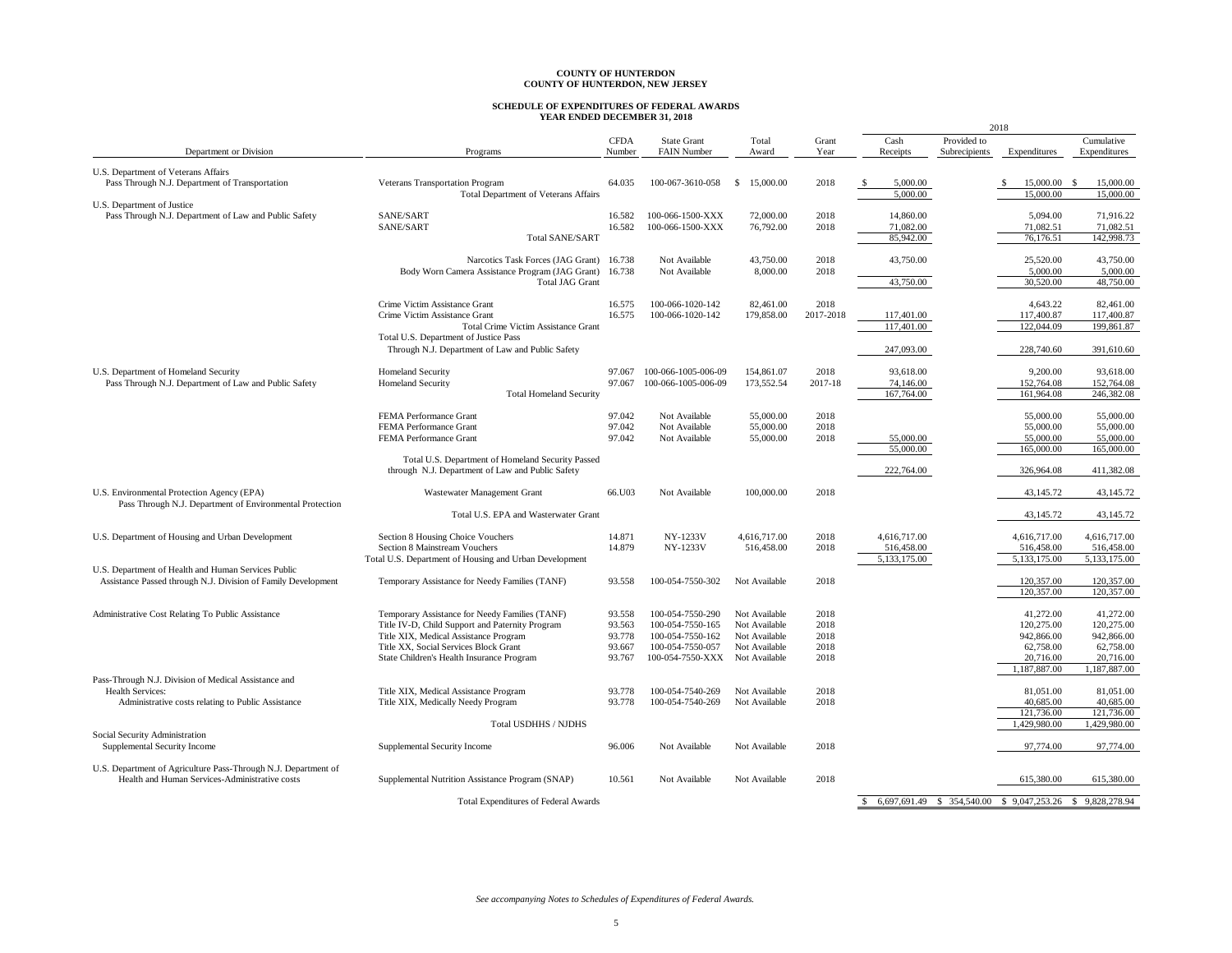#### **SCHEDULE OF EXPENDITURES OF STATE FINANCIAL ASSISTANCE**

#### **YEAR ENDED DECEMBER 31, 2018**

| <b>State Funding</b>            |                                      |   |            |                       |           |                             | 2018         |                 |
|---------------------------------|--------------------------------------|---|------------|-----------------------|-----------|-----------------------------|--------------|-----------------|
| Department or                   |                                      |   | Total      |                       | Grant     | Cash                        |              | Cumulative      |
| Division                        | Program                              |   | Award      | <b>Account Number</b> | Year      | Receipts                    | Expenditures | Expenditures    |
|                                 |                                      |   |            |                       |           |                             |              |                 |
| Human Services                  | Municipal Alliance Program           | S | 181,380.00 | 100-082-2000-044      | 2017      | <sup>\$</sup><br>166,831.61 |              | s<br>181,380.00 |
|                                 | Municipal Alliance Program           |   | 181,380.00 | 100-082-2000-044      | 2018      | 13,848.63 \$                | 142,009.63   | 142,009.63      |
|                                 | State/Community Partnership          |   | 188,094.00 | 100-066-1500-007      | 2018      | 136,417.04                  | 188,094.00   | 188,094.00      |
|                                 |                                      |   |            |                       |           |                             |              |                 |
|                                 | SSBG/Family Court                    |   | 95,615.00  | 100-054-7550-517      | 2017      | 32,033.79                   |              | 95,615.00       |
|                                 | SSBG/Family Court                    |   | 95,615.00  | 100-054-7550-517      | 2018      | 45,808.96                   | 95,615.00    | 95,615.00       |
|                                 |                                      |   |            |                       |           |                             |              |                 |
|                                 | Title XX Transportation              |   | 124,434.00 | 100-054-7545-039      | 2018      | 124,434.00                  | 124,434.00   | 124,434.00      |
|                                 | Personal Assistance Services Program |   | 38,037.00  | 100-054-7545-005      | 2015      |                             | 19,485.00    | 38,037.00       |
|                                 | Personal Assistance Services Program |   | 38,037.00  | 100-054-7545-005      | 2016      |                             | 21,574.00    | 38,037.00       |
|                                 | Personal Assistance Services Program |   | 38,037.00  | 100-054-7545-005      | 2017      |                             | 23,904.00    | 38,037.00       |
|                                 | Personal Assistance Services Program |   | 30,937.30  | 100-054-7545-005      | 2018      | 30,937.00                   | 30,937.00    | 30,937.00       |
|                                 |                                      |   |            |                       |           |                             |              |                 |
|                                 | <b>SSH Homeless</b>                  |   | 64,422.00  | 100-054-7550-072      | 2017      | 31,972.00                   | 56,003.00    | 64,182.00       |
|                                 | <b>SSH Homeless</b>                  |   | 128,844.00 | 100-054-7550-072      | 2018      | 96,633.00                   | 128,844.00   | 128,844.00      |
|                                 |                                      |   |            |                       |           |                             |              |                 |
|                                 | Comprehensive Alcohol Program        |   | 213,908.00 | 760-046-4219-001-J002 | 2017      | 20,143.00                   |              | 213,908.00      |
|                                 | Comprehensive Alcohol Program        |   | 213,671.00 | 760-046-4219-001-J002 | 2018      | 159,735.24                  | 213,671.00   | 213,671.00      |
|                                 | Right-to-Know                        |   | 9,618.00   | 100-048-4771-105      | 2016      |                             | 1,617.08     | 9,617.08        |
|                                 |                                      |   |            |                       |           |                             |              |                 |
|                                 | Right-to-Know                        |   | 9,618.00   | 100-048-4771-105      | 2017      | 7,213.50                    | 9,618.00     | 9,618.00        |
|                                 | Right-to-Know                        |   | 9,618.00   | 100-048-4771-105      | 2018      | 2,404.50                    | 4,328.00     | 4,328.00        |
|                                 | Job Access and Reverse Commute       |   | 130,000.00 | Not Available         | 2016-2017 | 9,513.05                    |              | 130,000.00      |
|                                 | Job Access and Reverse Commute       |   | 130,000.00 | Not Available         | 2017-2018 | 111,836.91                  | 111,836.91   | 111,836.91      |
|                                 |                                      |   |            |                       |           |                             |              |                 |
|                                 | Casino Revenue                       |   | 335,666.56 | 078-491-6050-001      | 2017      | 49,815.27                   |              | 335,666.56      |
|                                 | Casino Revenue                       |   | 332,555.93 | 078-491-6050-001      | 2018      | 240,858.40                  | 332,555.93   | 332,555.93      |
|                                 | <b>Total Human Services</b>          |   |            |                       |           | 1,280,435.90                | 1,504,526.55 | 2,526,423.11    |
|                                 |                                      |   |            |                       |           |                             |              |                 |
| Community Affairs               | Area Plan                            |   | 345,714.38 | 100-054-7530-XXX      | 2017-2018 | 4,136.88                    | 6,040.83     | 329,184.08      |
|                                 | Area Plan                            |   | 348,051.00 | 100-054-7530-XXX      | 2018      | 326,767.80                  | 323,570.79   | 323,570.79      |
|                                 |                                      |   |            |                       |           |                             |              |                 |
|                                 | Universal Service Fund               |   | 832.00     | 100-022-8050-B13      | 2017-2018 | 832.00                      | 832.00       | 832.00          |
|                                 | <b>Total Community Affairs</b>       |   |            |                       |           | 331,736.68                  | 330,443.62   | 653,586.87      |
|                                 |                                      |   |            |                       |           |                             |              |                 |
| <b>Environmental Protection</b> | Solid Waste Services Tax             |   | 143,320.00 | 752-042-4900-008      | 2017-2018 | 143,320.00                  | 143,158.20   | 143,158.20      |
|                                 | Solid Waste Services Tax             |   | 143,320.00 | 752-042-4900-008      | 2018      | 143,320.00                  | 114,824.16   | 114,824.16      |
|                                 |                                      |   |            |                       |           |                             |              |                 |
|                                 | Clean Communities                    |   | 94,177.00  | 765-042-4900-005      | 2016-2018 |                             | 20,604.88    | 94,074.95       |

*See accompanying Notes to the Schedule of Expenditures of State Financial Assistance.*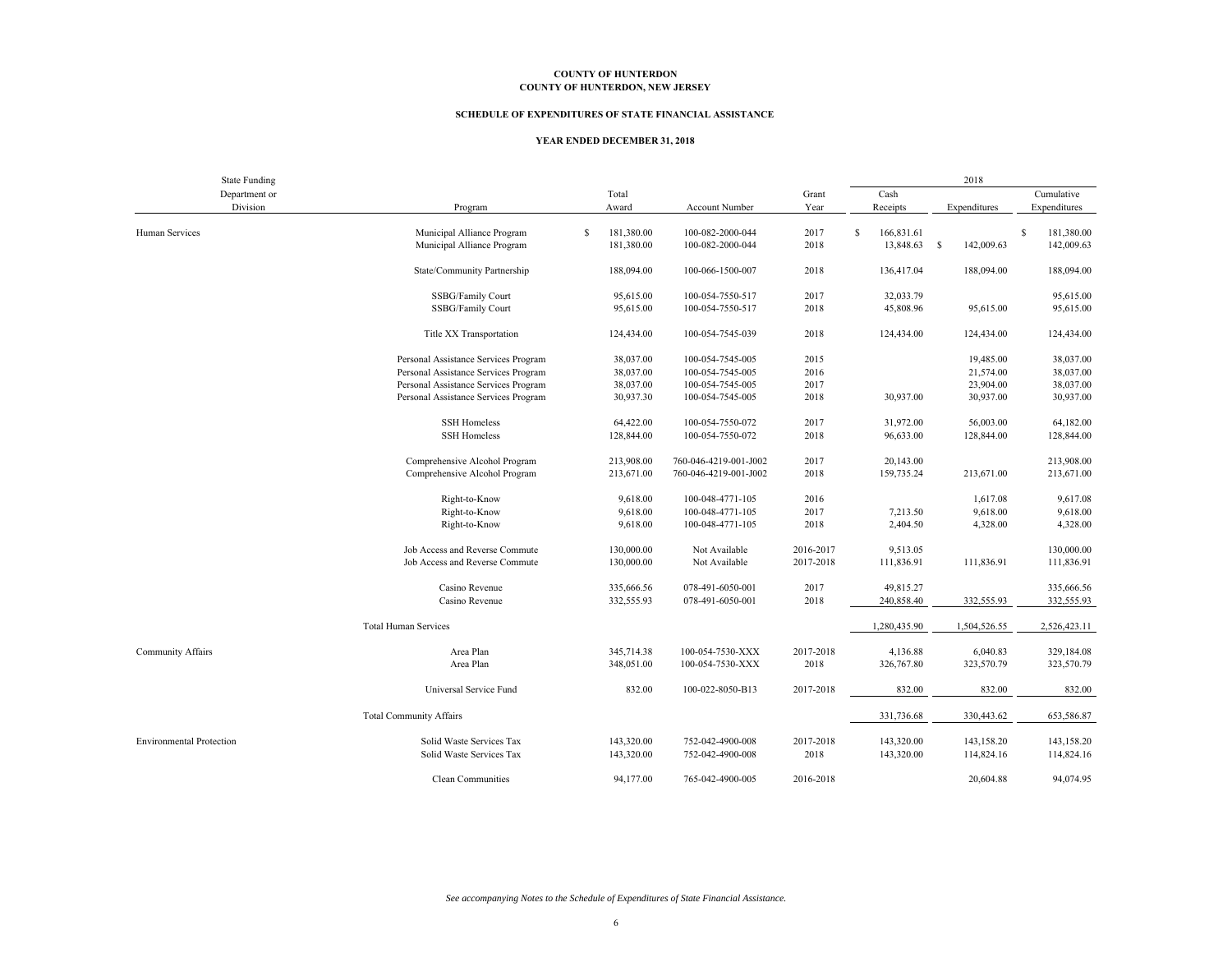#### **SCHEDULE OF EXPENDITURES OF STATE FINANCIAL ASSISTANCE**

#### **YEAR ENDED DECEMBER 31, 2018**

| <b>State Funding</b>                             |                                                 |   |               |                     |               |               |                        |              | 2018                   |              |                        |
|--------------------------------------------------|-------------------------------------------------|---|---------------|---------------------|---------------|---------------|------------------------|--------------|------------------------|--------------|------------------------|
| Department or                                    |                                                 |   | Total         |                     | Grant         |               | Cash                   |              |                        |              | Cumulative             |
| Division                                         | Program                                         |   | Award         | Account Number      | Year          |               | Receipts               |              | Expenditures           |              | Expenditures           |
|                                                  | <b>CEHA</b>                                     | S | 139,850.00    | 100-042-4840-094    | 2017-2018     | -S            | 109,850.30             | -S           | 88,476.00              | -S           | 139,850.00             |
|                                                  | Open Space Preservation                         |   | 1,817,844.00  | 100-062-4510-036    | 2017-2018     |               | 1,817,844.00           |              | 1,817,844.00           |              | 1,817,844.00           |
|                                                  | Forestry Stewardship Planning Grant - NJUCFP    |   | 10,000.00     | Not Available       | 2018          |               |                        |              | 10,000.00              |              | 10,000.00              |
|                                                  | <b>Total Environmental Protection</b>           |   |               |                     |               |               | 2,214,334.30           |              | 2,194,907.24           |              | 2,319,751.31           |
| N.J. Department of Health and Human Services     | Human Services Advisory Council                 |   | 73,742.00     | 100-016-1610-039    | 2018          |               | 73,742.00<br>73,742.00 |              | 73,370.75<br>73,370.75 |              | 73,370.75<br>73,370.75 |
|                                                  | Total Human Services Advisory Council           |   |               |                     |               |               |                        |              |                        |              |                        |
| Justice                                          | <b>Body Armor Program</b>                       |   | 6,132.71      | 718-066-1020-001    | 2016-2018     |               |                        |              | 149.91                 |              | 6,132.71               |
|                                                  | Body Armor Program                              |   | 6,222.43      | 718-066-1020-001    | 2017-2018     |               |                        |              | 697.07                 |              | 5,523.05               |
|                                                  | Prosecutor Led Mental Health                    |   | 150,000.00    | Not Available       | 2016          |               | 96,892.00              |              | 24,892.00              |              | 143,254.00             |
|                                                  | <b>Total Justice</b>                            |   |               |                     |               |               | 96,892.00              |              | 25,738.98              |              | 154,909.76             |
| Cultural Heritage                                | State Council on Arts                           |   | 66,464.00     | 100-074-2530-032    | 2016-2018     |               |                        |              | 417.00                 |              | 66,437.98              |
|                                                  | <b>State Council on Arts</b>                    |   | 66,464.00     | 100-074-2530-032    | 2017          |               | 6,647.00               |              |                        |              | 66,448.50              |
|                                                  | State Council on Arts                           |   | 66,464.00     | 100-074-2530-032    | 2018          |               | 59,817.00              |              | 66,403.00              |              | 66,403.00              |
|                                                  | <b>Total Cultural Heritage</b>                  |   |               |                     |               |               | 66,464.00              |              | 66,820.00              |              | 199,289.48             |
| N.J. Department of Transportation                | State Road Aid-Various County Road Projects     |   | 4,598,159.00  | 480-078-6320        | 2018          |               | 4,598,159.00           |              | 4,598,159.00           |              | 4,598,159.00           |
|                                                  | FTA Section 5311                                |   | 143,999.25    | 076-6300-480-XXX-XX | 2017          |               | 53,989.12              |              |                        |              | 143,999.25             |
|                                                  | FTA Section 5311                                |   | 153,251.25    | 076-6300-480-XXX-XX | 2018          |               | 83,823.43              |              | 153,251.00             |              | 153,251.00             |
|                                                  | Total N.J. Department of Transportation         |   |               |                     |               |               | 4,735,971.55           |              | 4,751,410.00           |              | 4,895,409.25           |
| N.J. Historical Commission                       | County History Partnership Grant                |   | 32,490.00     | Not Available       | 2017-2018     |               | 8,122.00               |              | 6,150.84               |              | 32,368.74              |
|                                                  | County History Partnership Grant                |   | 22,490.00     | Not Available       | 2018          |               | 19,116.50              |              | 21,340.00              |              | 21,340.00              |
|                                                  | Total N.J. Historical Commission                |   |               |                     |               |               | 27,238.50              |              | 27,490.84              |              | 53,708.74              |
| N.J. Department of Human Services (NJDHS)        | WFNJ General Assistance (G.A.)                  |   | Not Available | 100-054-7550-121    | Not Available |               |                        |              | 444,467.00             |              | 444,467.00             |
| Division of Family Development                   | WFNJ General Administrative Costs               |   | Not Available | 100-054-7550-121    | Not Available |               |                        |              | 283,207.00             |              | 283,207.00             |
|                                                  | Supplemental Security Income                    |   | Not Available | 100-054-7550-125    | Not Available |               |                        |              | 90,784.00              |              | 90,784.00              |
|                                                  | Total N.J. Department of Human Services (NJDHS) |   |               |                     |               |               |                        |              | 818,458.00             |              | 818,458.00             |
| Total expenditures of state financial assistance |                                                 |   |               |                     |               | <sup>\$</sup> | 8,826,814.93           | $\mathbf{s}$ | 9,793,165.98           | $\mathbb{S}$ | 11,694,907.27          |

*See accompanying Notes to the Schedule of Expenditures of State Financial Assistance.*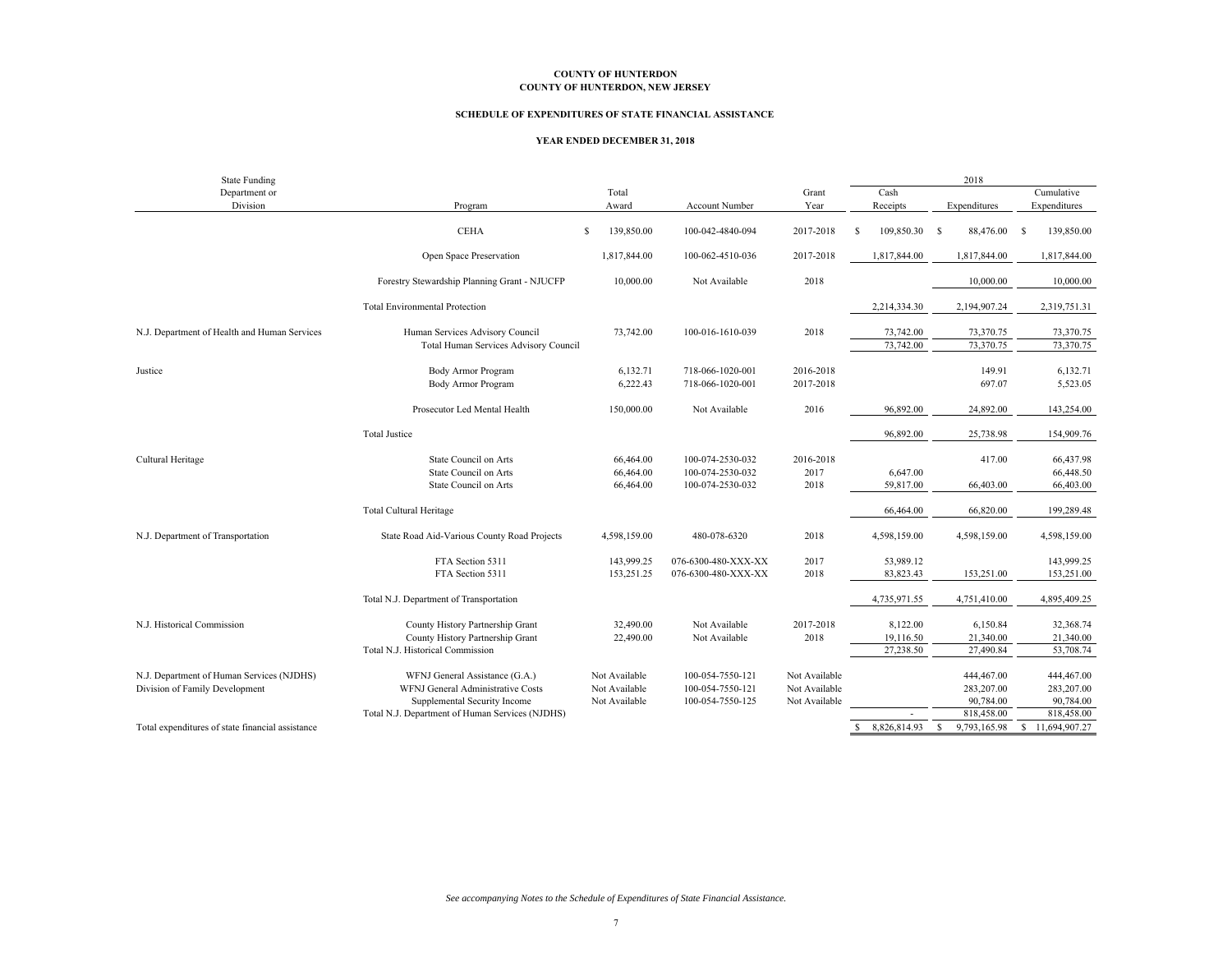#### **COUNTY OF HUNTERDON, NEW JERSEY**

### **NOTES TO SCHEDULES OF EXPENDITURES OF FEDERAL AWARDS AND STATE FINANCIAL ASSISTANCE**

### **YEAR ENDED DECEMBER 31, 2018**

### **Note 1 - General:**

 The accompanying schedules of expenditures of federal awards and state financial assistance present the activity of all federal award and state financial assistance programs of the County of Hunterdon. To the extent identified, the federal award and state financial assistance that passed through other governmental agencies is included on the schedules of expenditures of federal awards and state financial assistance. Federal and State grants administered by the Hunterdon County Department of Public Housing and Department of Human Services, Division of Social Services were audited by other auditors which have provided copies to the County's auditor.

### **Note 2 - Basis of Accounting:**

 Expenditures, as reported in the accompanying Schedules of Expenditures of Federal Awards and State Financial Assistance, reflect cash disbursements and encumbrances charged directly to a grant program.

### **Note 3 - Relationship to Financial Statements:**

 Amounts reported in the accompanying schedules agree with amounts reported in the County's and each Department's financial statements.

### **Note 4 - Relationship to Federal and State Financial Reports:**

 Amounts reported in the accompanying schedules agree with the amounts reported in the related federal and state financial reports, where required.

#### **Note 5 - Contingencies:**

 Each of the grantor agencies reserves the right to conduct additional audits of the County's grant programs. However, the County's management does not believe such audits would result in material amounts of disallowed costs.

#### **Note 6 - Sub-recipients:**

Of the federal expenditures presented in the Schedule of Expenditures of Federal Awards, the County provided federal awards to sub-recipients for the Area Plan Grant (CFDA #93.044) to the following:

| <b>Hunterdon County YMCA</b>   | 23,793.00<br>S. |
|--------------------------------|-----------------|
| Hunterdon County Helpline Inc. | 11,128.00       |
| Hunterdon Medical Center       | 7,273.00        |
| Legal Services of Northwest    | 14,040.00       |
| Meals on Wheels in Hunterdon   | 219,659.00      |
| Briteside Adult Day Center     | 78,647.00       |
| Total                          | \$354,540.00    |
|                                |                 |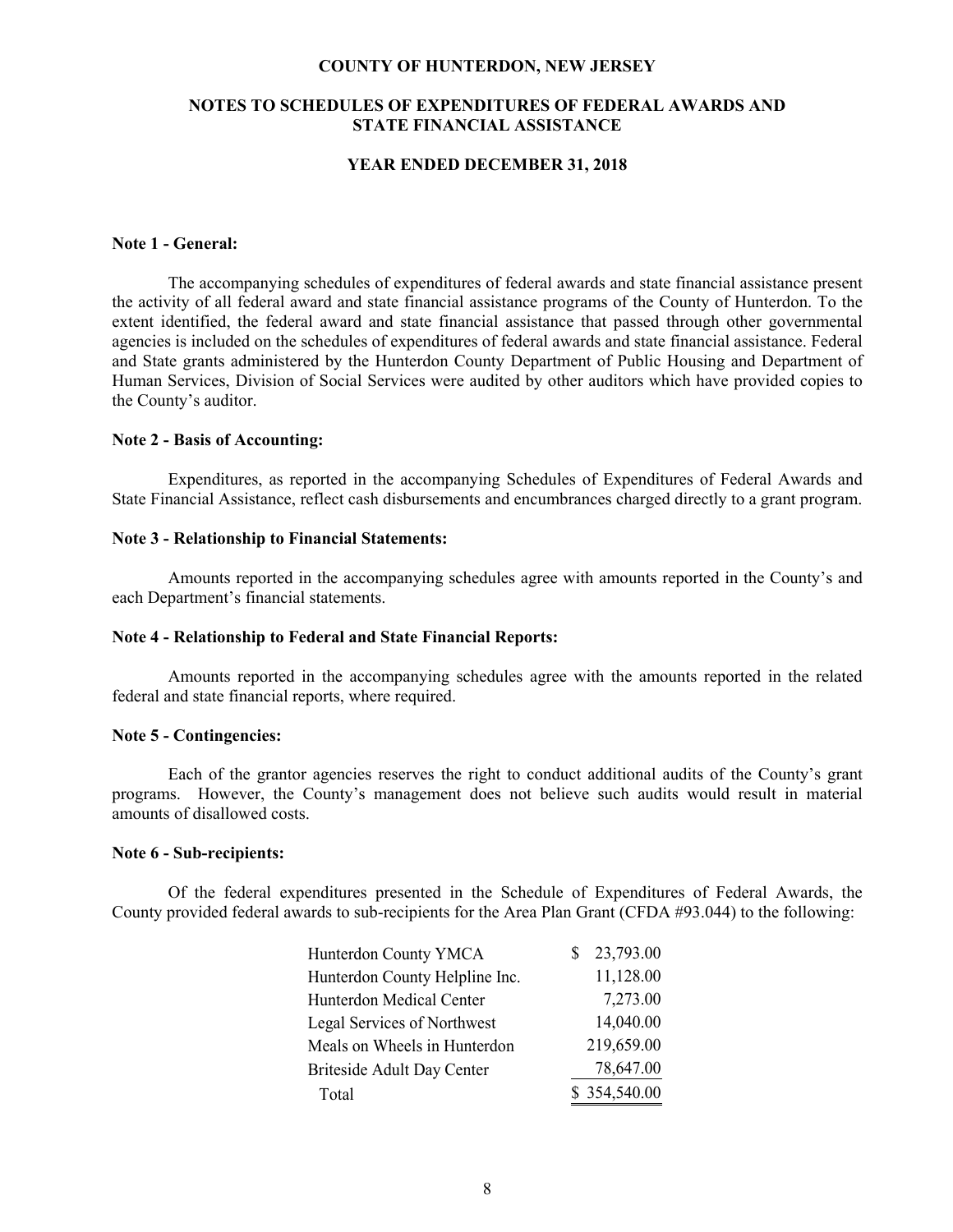#### **COUNTY OF HUNTERDON, NEW JERSEY**

### **NOTES TO SCHEDULES OF EXPENDITURES OF FEDERAL AWARDS AND STATE FINANCIAL ASSISTANCE**

### **YEAR ENDED DECEMBER 31, 2018**

### **Note 7 - Indirect Costs:**

 The County has elected not to utilize the 10-percent de minimis indirect cost rate allowed under the Uniform Guidance.

### **Note 8 - Subsequent Events:**

Management has reviewed and evaluated all events and transactions from December 31, 2018 through September 26, 2019, the date that the financial statements are issued for possible disclosure and recognition in the financial statements, and no items have come to the attention of the County that would require disclosure.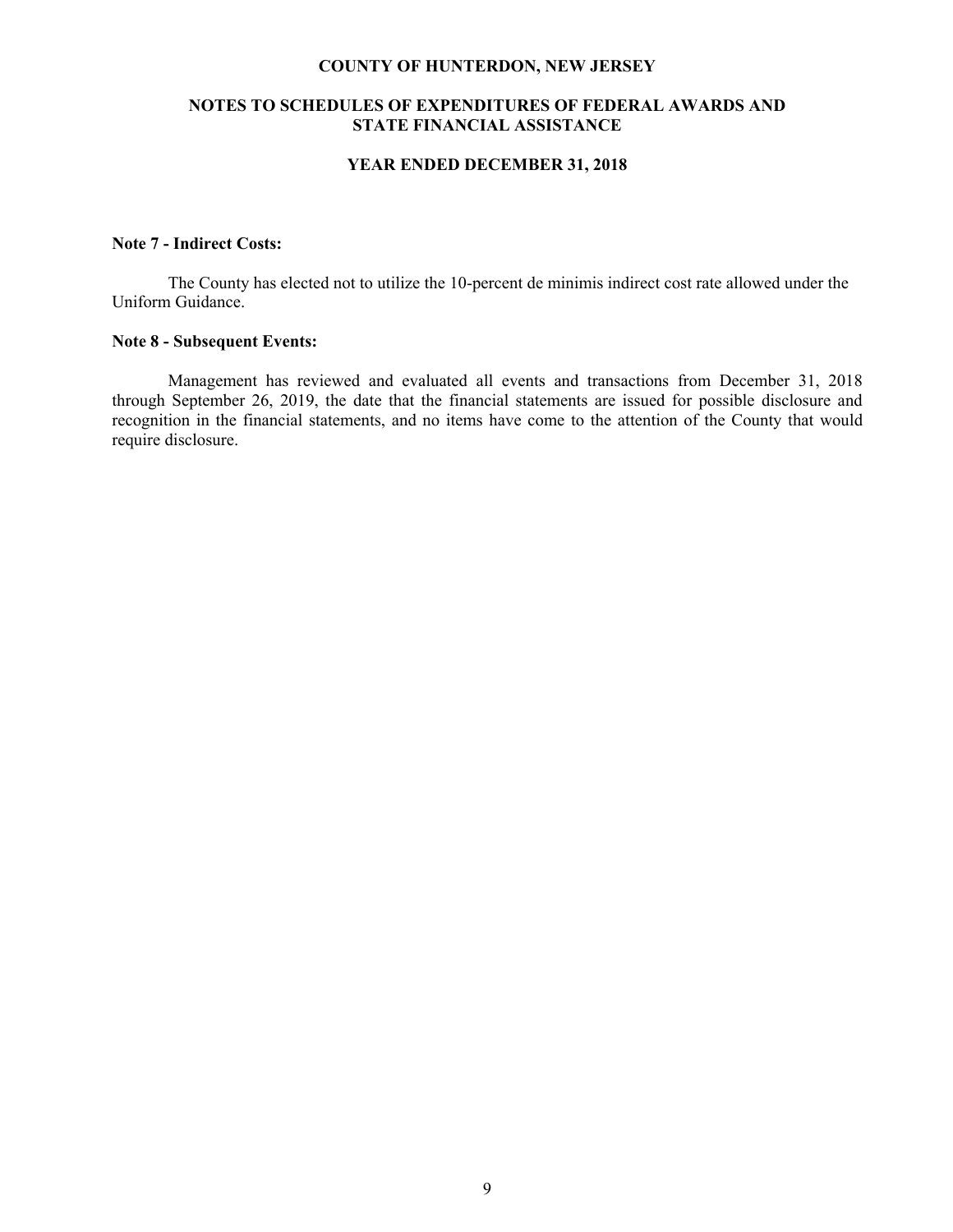# **SCHEDULE OF FINDINGS AND QUESTIONED COSTS YEAR ENDED DECEMBER 31, 2018**

# *Section I – Summary of Auditors' Results*

# **Financial Statements**

| Type of report the auditor report issued<br>on whether the financial statements were<br>prepared in accordance with GAAP: | Unmodified – Regulatory Basis;                                               |
|---------------------------------------------------------------------------------------------------------------------------|------------------------------------------------------------------------------|
|                                                                                                                           | Adverse - U.S. GAAP                                                          |
| Internal Control over financial reporting:                                                                                |                                                                              |
| Material weakness(es) identified?                                                                                         | $\frac{X}{Y}$ Yes $\frac{X}{Y}$<br>N <sub>o</sub>                            |
| Significant deficiency(ies) identified?                                                                                   | None<br>$\begin{array}{ccc}\n\text{Yes} & \text{X}\n\end{array}$<br>Reported |
| Noncompliance material to financial<br>statements noted?                                                                  | $Yes$ $X$<br>No                                                              |
| <b>Federal Awards</b>                                                                                                     |                                                                              |
| Dollar threshold used to distinguish between Type A and<br>Type B programs:                                               | \$750,000                                                                    |
| Auditee qualified as low-risk auditee?                                                                                    | No<br>X Yes                                                                  |
| Type of auditors' report issued on compliance for major<br>federal programs:                                              | Unmodified                                                                   |
| Internal control over major federal programs:                                                                             |                                                                              |
| Material weakness(es) identified?                                                                                         | Yes X<br>N <sub>o</sub>                                                      |
| Significant deficiency(ies) identified?                                                                                   | None<br>Yes X<br>Reported                                                    |
| Any audit findings disclosed that are required to be<br>reported in accordance with 2 CFR 200.516(a)?                     | X<br>Yes<br>No                                                               |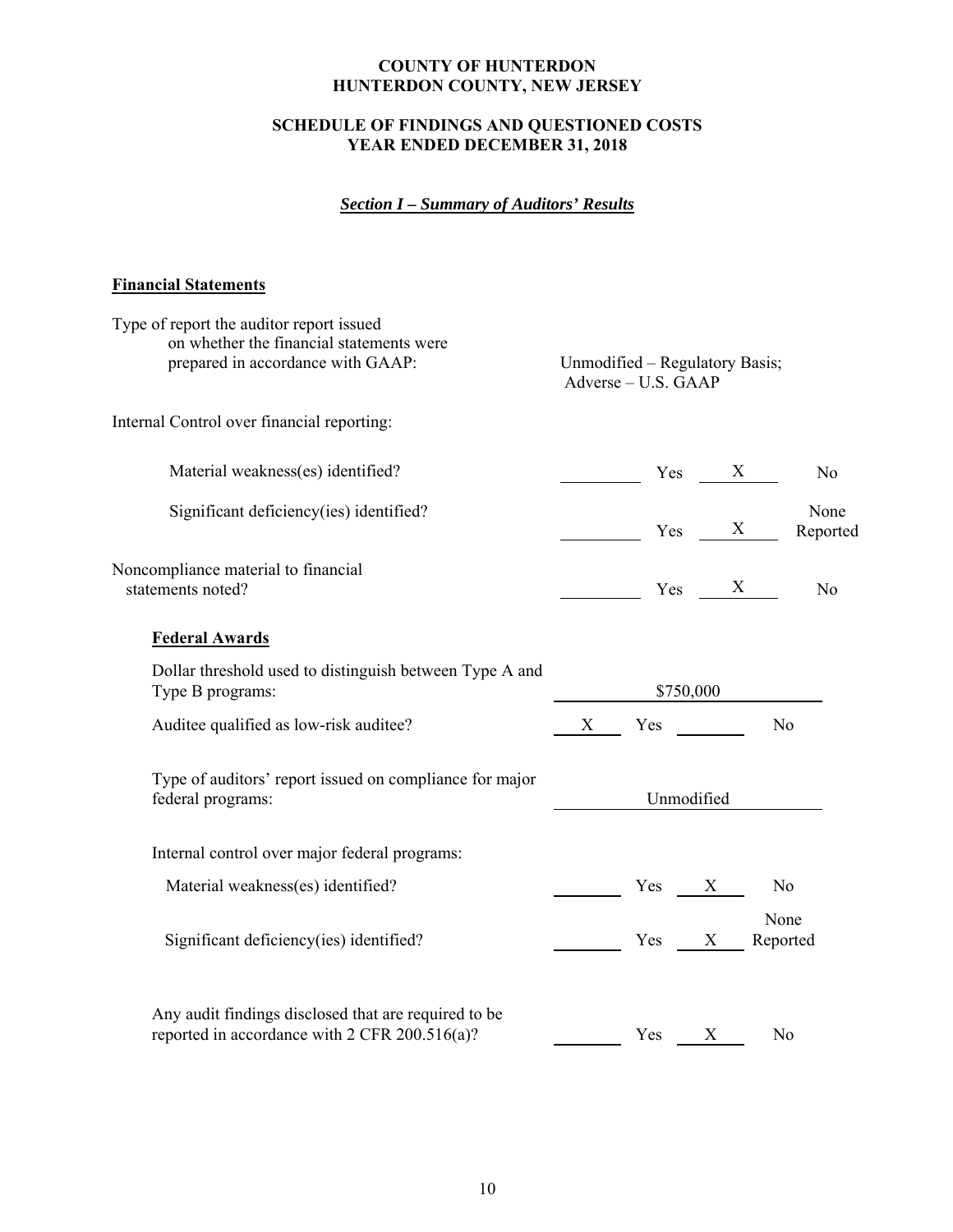# **SCHEDULE OF FINDINGS AND QUESTIONED COSTS YEAR ENDED DECEMBER 31, 2018**

# *Section I – Summary of Auditors' Results*

Identification of major federal programs:

| <b>CFDA</b> Number(s) | Name of Federal Program or Cluster        |
|-----------------------|-------------------------------------------|
| 93.044                | Special Programs for the Aging-Title III, |
|                       | Part B-Grants for Supportive Services and |
|                       | <b>Senior Centers</b>                     |
| 14.871                | Section 8 Housing Choice Vouchers         |
| 14.879                | <b>Section 8 Mainstream Vouchers</b>      |
| 93.778                | Title XIX Medical Assistance Program      |
|                       |                                           |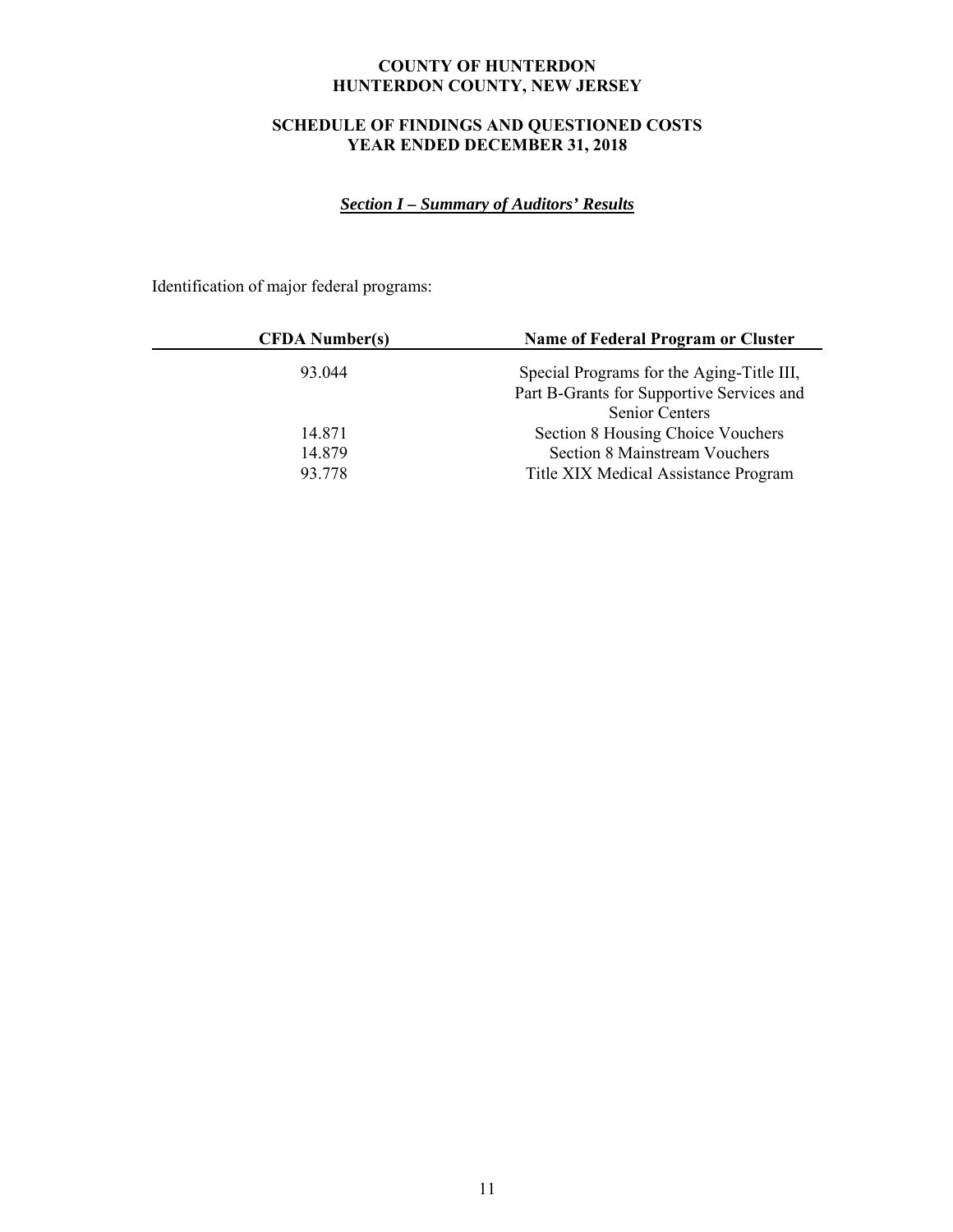# **SCHEDULE OF FINDINGS AND QUESTIONED COSTS YEAR ENDED DECEMBER 31, 2018**

# *Section I – Summary of Auditors' Results*

# **State Awards**

| Internal Control over major state programs:                                                                |                                   |                   |                  |
|------------------------------------------------------------------------------------------------------------|-----------------------------------|-------------------|------------------|
| Material weakness(es) identified?                                                                          | Yes                               | $X_{\mathcal{I}}$ | No               |
| Significant deficiency(ies) identified?                                                                    | Yes                               | X                 | None<br>Reported |
| Type of auditor's report issued on compliance for major state<br>programs:                                 |                                   | Unmodified        |                  |
| Any audit findings disclosed that are required to be reported in<br>accordance with NJ OMB Circular 15-08? | Yes                               | X                 | No               |
| Identification of major state programs:                                                                    |                                   |                   |                  |
| Program Number(s)                                                                                          | Name of State Program or Cluster  |                   |                  |
| 100-062-4510-036                                                                                           | Open Space Preservation           |                   |                  |
| 100-054-7530-000                                                                                           | Area Plan                         |                   |                  |
| 100-054-7550-121                                                                                           | <b>WFNJ-General Assistance</b>    |                   |                  |
| 100-054-7550-121                                                                                           | WFNJ-General Administrative Costs |                   |                  |
|                                                                                                            |                                   |                   |                  |

| Dollar threshold used to distinguish between type A and B programs: | \$750,000  |     |  |
|---------------------------------------------------------------------|------------|-----|--|
| Auditee qualified as low-risk auditee?                              | <b>Yes</b> | No. |  |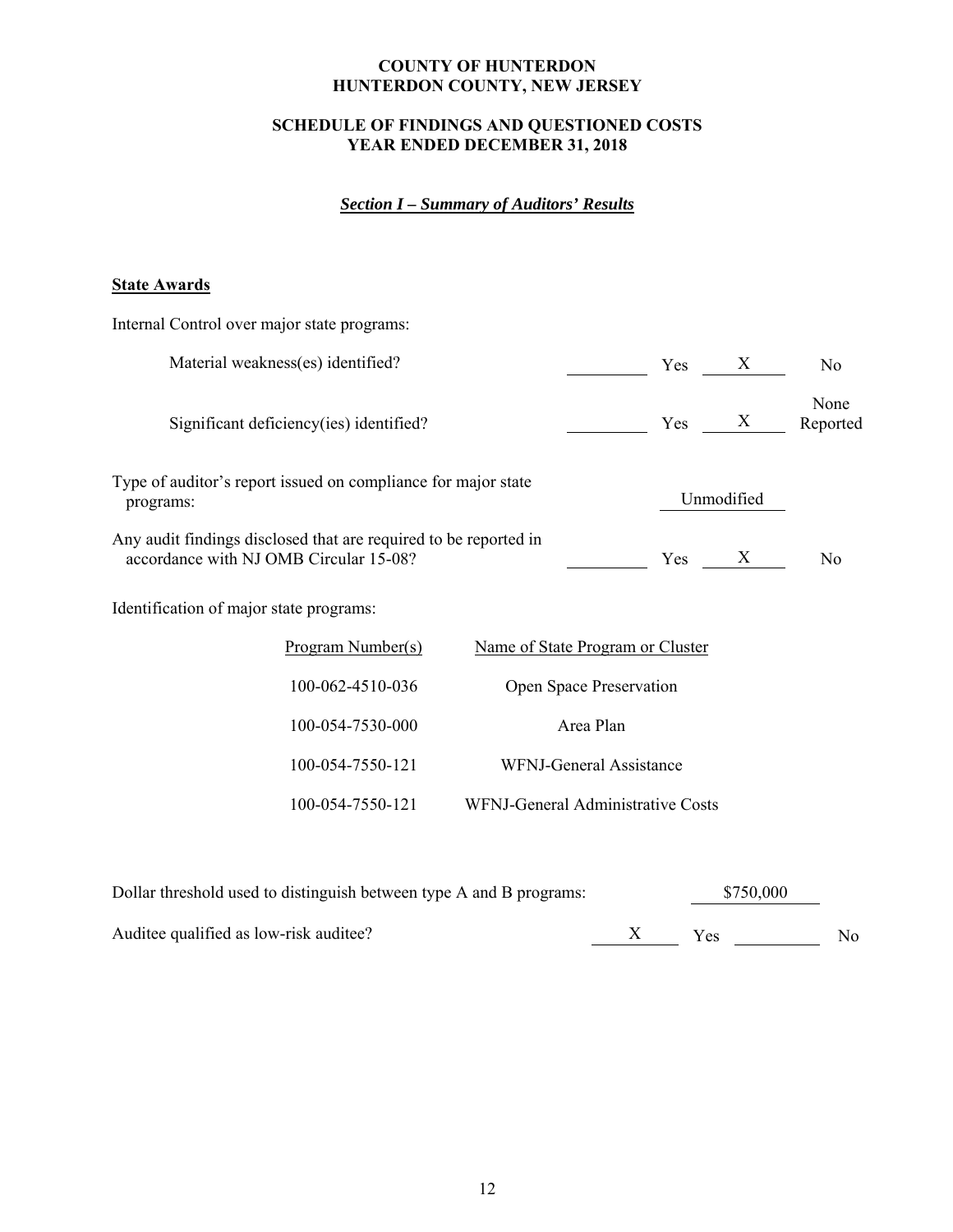# **SCHEDULE OF FINDINGS AND QUESTIONED COSTS YEAR ENDED DECEMBER 31, 2018**

# *Section II – Schedule of Financial Statement Findings*

Issued under separate cover in Wiss & Company, LLP's report dated September 26, 2019.

*None Noted.*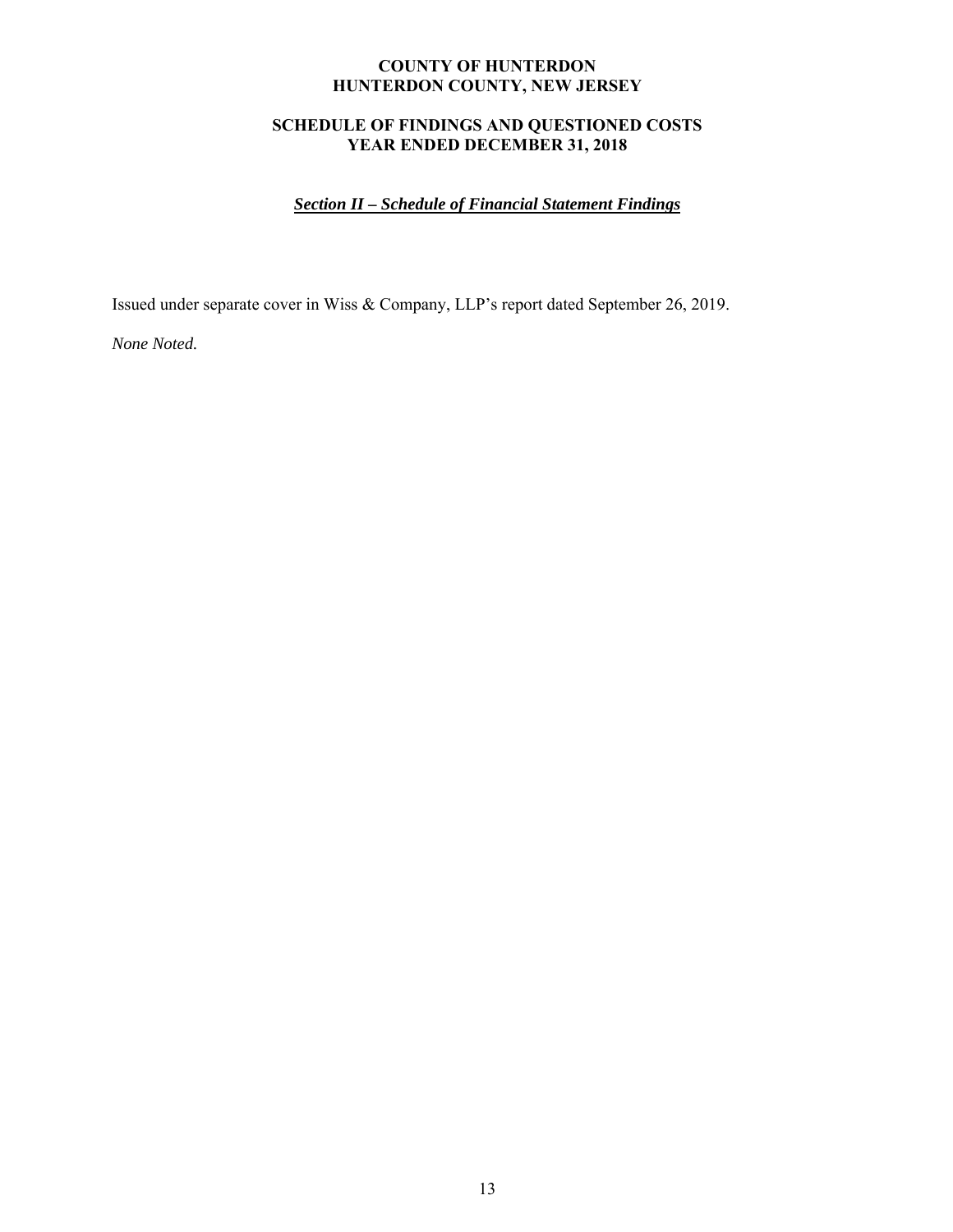## **SCHEDULE OF FINDINGS AND QUESTIONED COSTS YEAR ENDED DECEMBER 31, 2018**

## *Section III – Federal Award and State Financial Assistance Findings and Questioned Costs*

No federal award or state financial assistance program compliance findings or questioned costs were noted that are required to be reported in accordance with 2 CFR 200 Section .516(a) or New Jersey OMB Circular Letter 15-08.